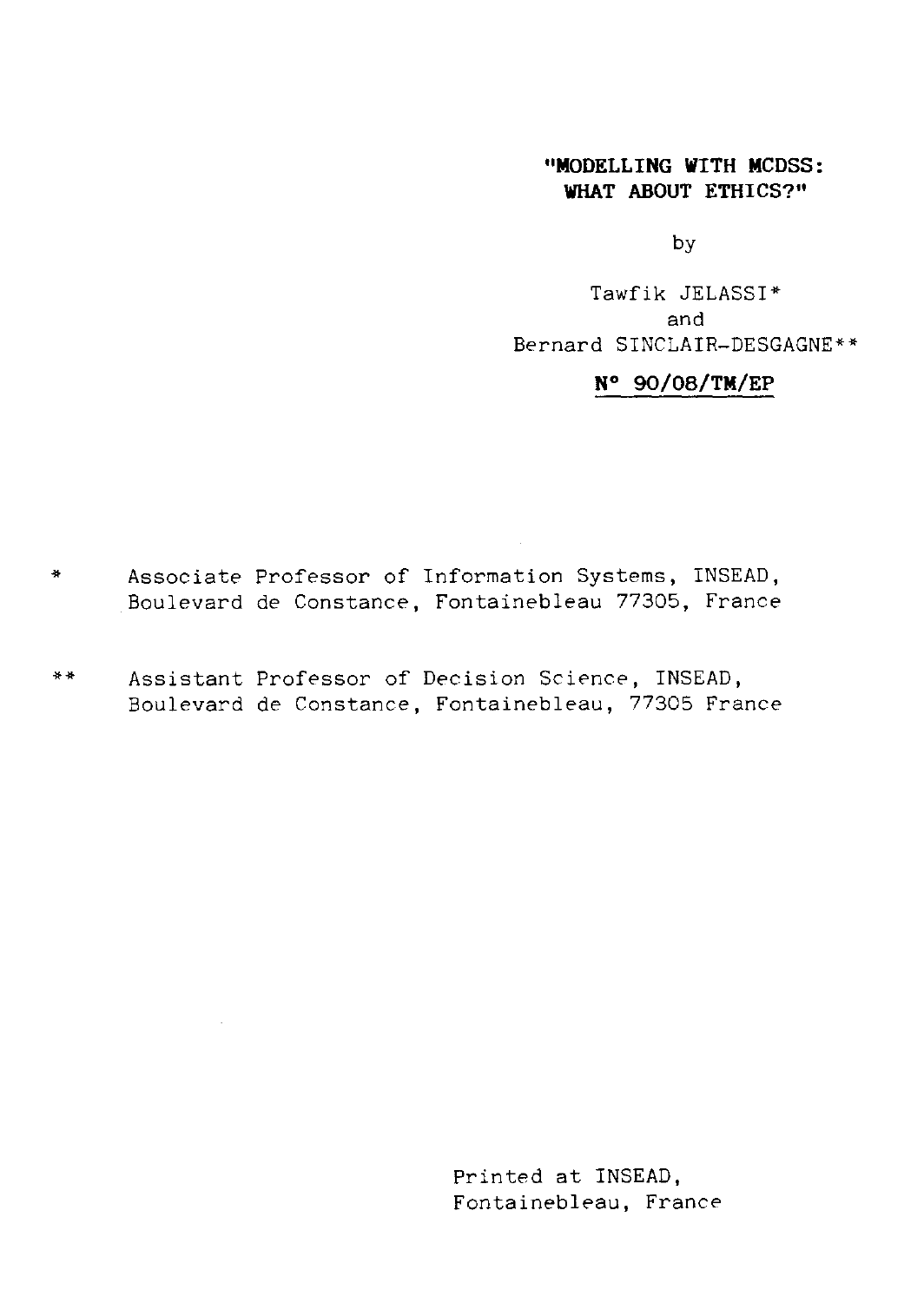[Forthcoming in Springer's Lecture Note Series in Economics and Mathematical Systems]

**MODELLING WITH MCDSS:**

**WHAT ABOUT ETHICS ?**

.<br>Tawfik Jelassi and Bernard Sinclair-Desgagné  $^{\star}$ 

Technology Management Area INSEAD Boulevard de Constance 77305 Fontainebleau Cedex France

January 11, 1990

We would like to thank the participants of the International Workshop on Multiple Criteria Decision Support (held in Helsinki, Finland, August 7-9, 1989), especially Professors January 11, 1990<br>
\* We would like to thank the participants of the Interna-<br>
tional Workshop on Multiple Criteria Decision Support (held in<br>
Helsinki, Finland, August 7-9, 1989), especially Professors<br>
Vladimir Ozernoy and January 11, 1990<br>
\* We would like to thank the participants of the Interna-<br>
tional Workshop on Multiple Criteria Decision Support (held in<br>
Helsinki, Finland, August 7-9, 1989), especially Professors<br>
Vladimir Ozernoy and through INSEAD research grant #2146R.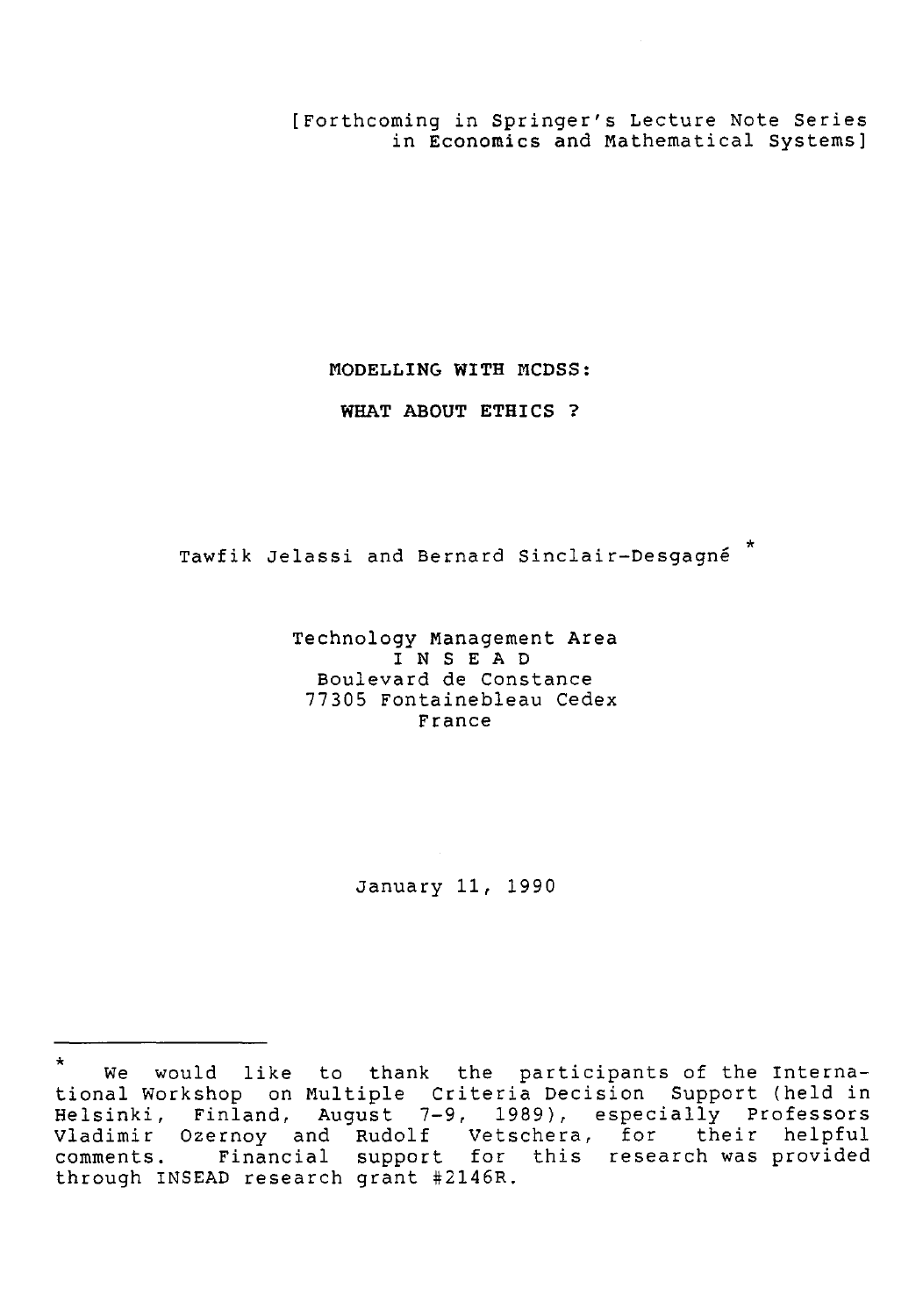#### ABSTRACT

Modelling the preferences of a decision maker requires that: 1) all the criteria and attributes relevant for making a choice be thoroughly considered, 2) the available alternatives be listed and ranked with respect to each criterion, and 3) the various rankings be combined to yield a global evaluation of the alterna-<br>tives. The decision maker, even when he/she uses sophisticated The decision maker, even when he/she uses sophisticated decision aids, is often found to have difficulty with these requirements.

In this paper we argue that the decision maker's hesitation might be due to a lack of understanding of the role each criterion should play in the global judgment. A careful look at ethics - as the discipline that considers the justifications people offer for the principles and values they hold -, in conjunction with the development and usage of multiple criteria decision support systems (MCDSS), would then help enlightening the decision maker. iterion should plane<br>hics - as the discople offer for the<br>mjunction with the<br>cision support sy<br>decision maker.<br>We decision maker.<br>Ethics; Judgment;<br>Making. n the global judgment. A careful look at<br>line that considers the justifications<br>principles and values they hold -, in<br>elopment and usage of multiple criteria<br>ms (MCDSS), would then help enlightening<br>SMCDSS), would then hel

Keywords and expressions:

Making.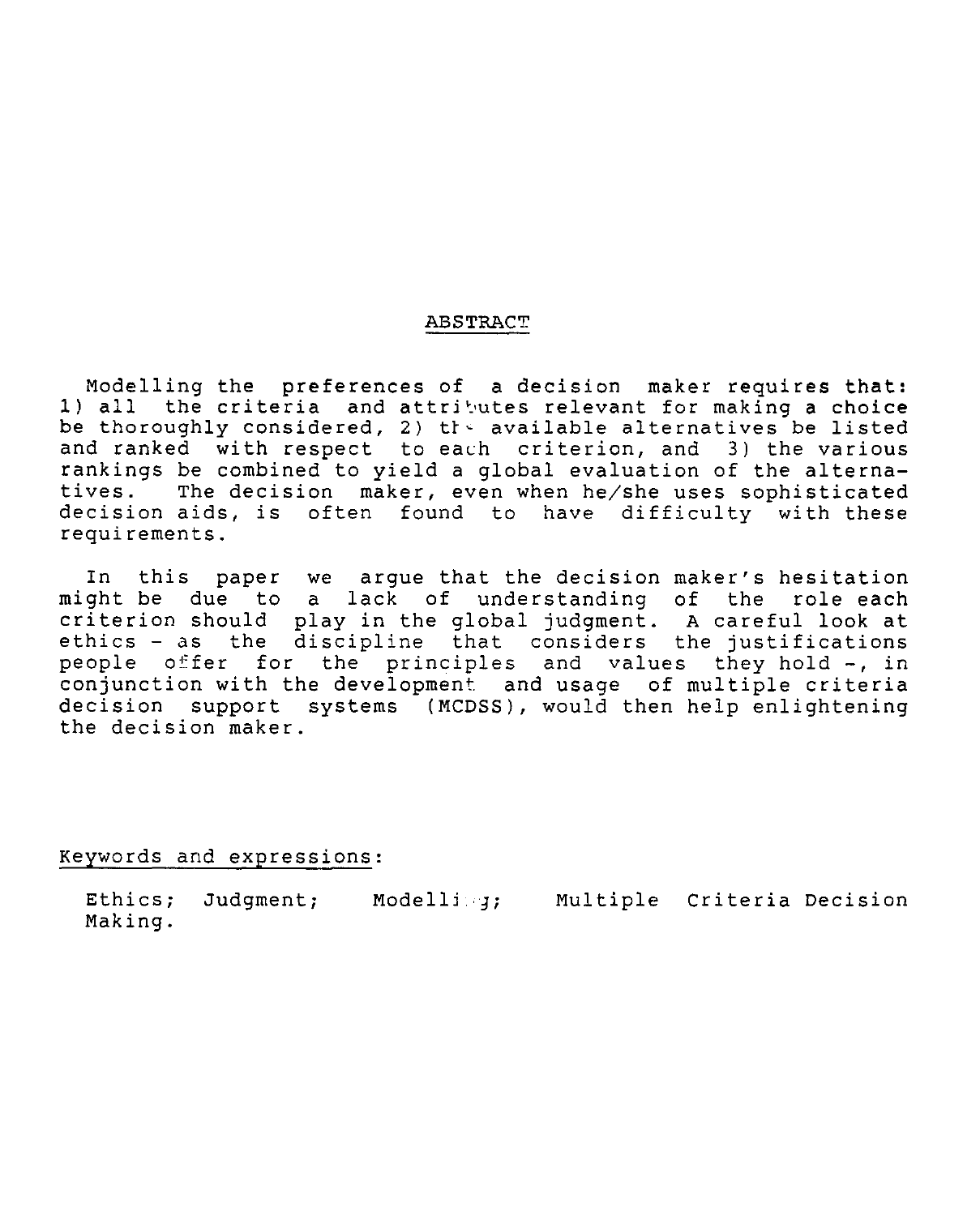## 1. Introduction

"Le décideur attend généralement de l'aide à la décision qu'elle l'éclaire sur la manière la plus "juste" de faire intervenir les critères dans le choix d'une stratégie."

[Roy, 1985, p. 402]

Over the last decade, there has been an increasing interest in building and using multiple criteria decision support systems (MCDSS) to solve a variety of practical problems. One reason for this development is the greater availability of sophisticated, yet affordable, hardware and "user-friendly" software. A wide spectrum of managerial decisions can now be supported through Over the last decade, there has been an increasing interest in<br>building and using multiple criteria decision support systems<br>(MCDSS) to solve a variety of practical problems. One reason for<br>this development is the greater criteria.

Despite their performance, multiple criteria decision support systems are often met with skepticism. The diffusion of this technology on a wide basis remains relatively slow, and one cannot blame it only on a natural resistance to novelty. The fact is that existing MCDSS may be well suited for listing decision criteria and storing information about alternatives, but they still provide insufficient means for helping decision makers to structure their goals and values. In this respect most MCDSS rather constitute a rigid tool that sometimes leaves decision makers rather confused.

In this paper we reflect on how to make multiple criteria decision support systems more helpful for structuring values. The next section describes the current state of MCDSS. The third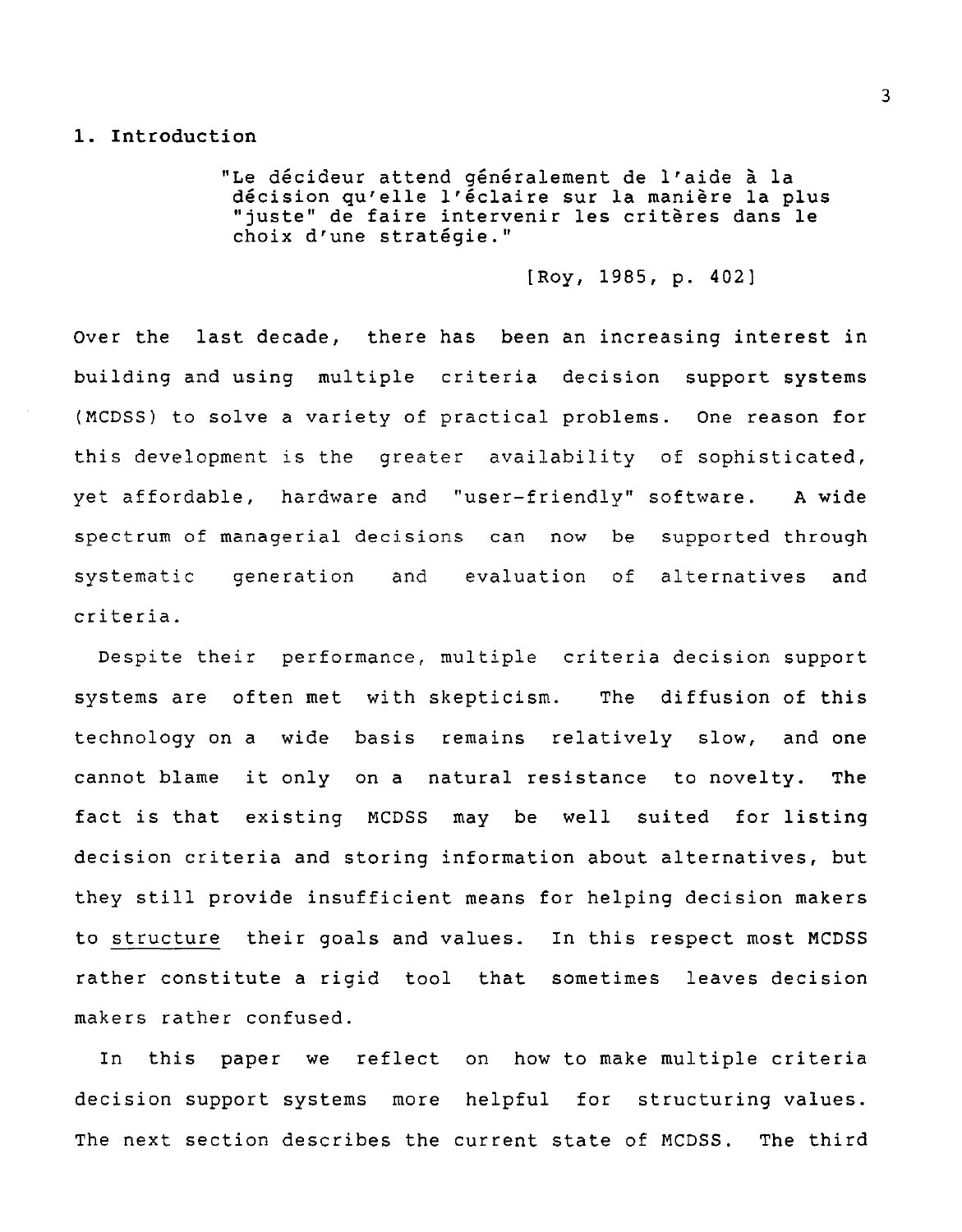section highlights some features of actual MCDSS that should be improved. Section 4 contains a brief presentation of how MCDSS may benefit by explicitly considering ethics - as the discipline that deals with the justifications people offer for the princisection highlights some features of actual MCDSS that should be<br>improved. Section 4 contains a brief presentation of how MCDSS<br>may benefit by explicitly considering ethics - as the discipline<br>that deals with the justificat indicates avenues for future research.

## 2. State of the art in MCDSS

First MCDSS were designed and implemented as "stand-alone" systems, each consisting of a mathematical algorithm (corresponding to a given decision model), a rudimentary user interface supporting the human-computer dialogue, and a data file of the application at hand. They fell short, however, of fulfilling several generally recognized requirements, such as ease of use, response to changes in the user, task, or environment, and support of learning by the decision maker or information sharing among data files and decision models. (Bonczek et al., 1981; Sprague and Carlson, 1982)

Subsequent implementations of MCDSS tried to alleviate some of these shortcomings. The main improvements dealt with the management of data. They were due to technological advances in the database field and the commercial availability of corresponding software packages. (For more details, see Jelassi, 1987)

As there was a growing awareness of the crucial importance of the user interface in information systems in general and in DSS applications in particular (Pennet, 1983), the management of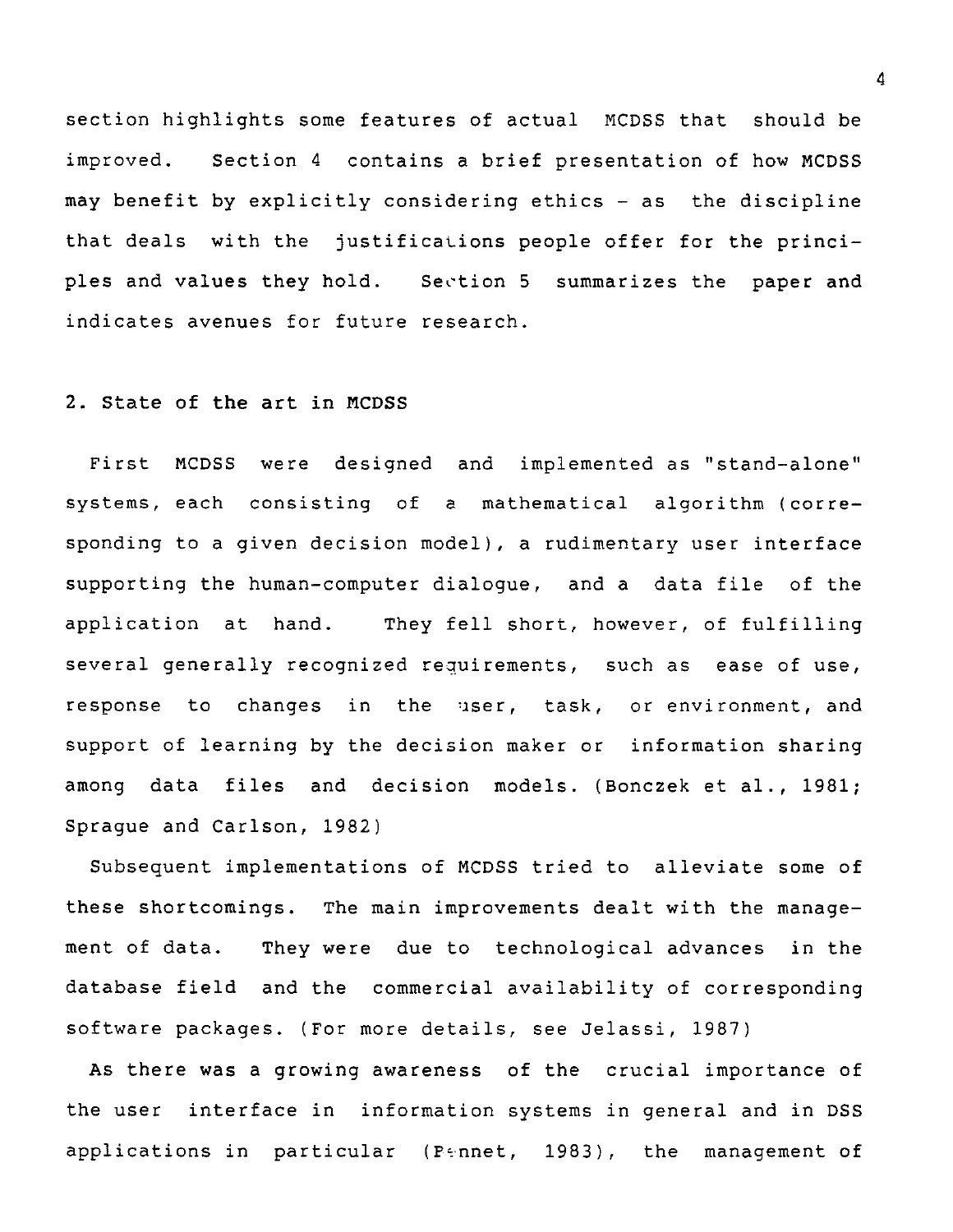user/computer dialogue is another area where significant progress was made. A greater understanding of the behaviorial aspects of human/computer interactions helped formulating more effective approaches to computer-supported decision making (Schneiderman, 1980; Byrer and Jelassi, 1990). Also, innovations in hardware and software (e.g. "mouse", touch screens, light pens, color graphics, hypermedia/hypertext technologies) made the development of "friendlier" user interfaces possible.

Finally, numerous DSS studies have focused on model management. Model management aims at building, within the DSS framework, a handy supply of decision models (MCDM, simulation, time series, etc.). Dictionaries would provide information about the stored models (e.g. model name, required data inputs, possible outputs, techniques used, allowed linkages, etc.). Special software would handle a "model base" - the analogue of a database. To be satisfactory, however, model management still awaits further breakthroughs (see, for example, Blanning, 1986; Dolk, 1986; Liang, 1985).

# **3. Explaining the users' hesitation**

Decision makers usually have difficulty finding a suitable rule for their multi-criteria decision problem. So, given the present status of model management, several MCDSS focus on a particular class of MCDM rules. In this class, numerical weights are assigned to criteria and rankings along each criterion (i.e. local rankings) are expressed on a numerical scale, each alterna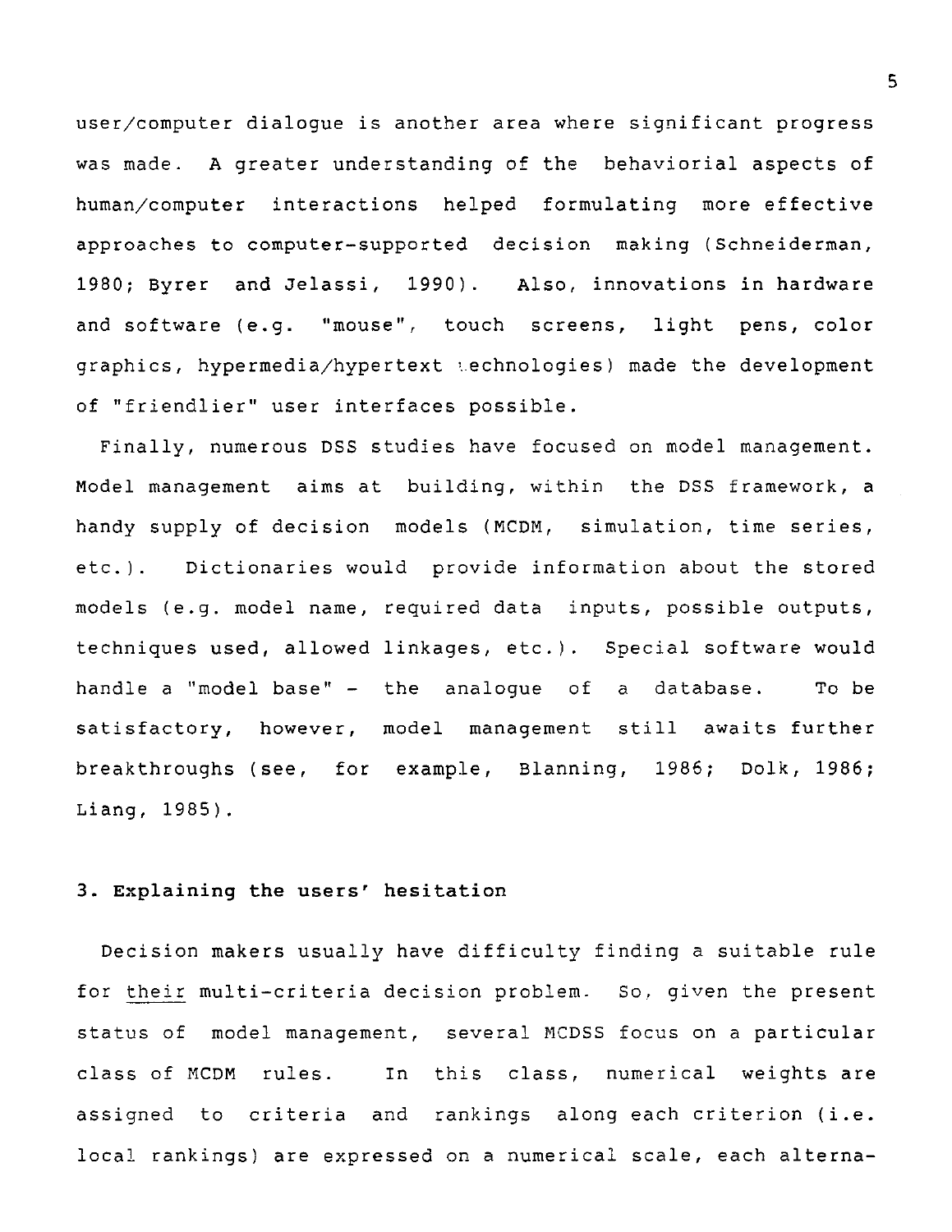tive receives a number of points equal to the weighted sum of its local ranks, and the alternative(s) receiving the highest number of points is (are) selected. Such rules have several advantages:

- 1) They are simple and familiar for decision makers,
- 2) Since they let decision makers select the weights, they are interactive and they take advantage of the information available in particular contexts.

Such aggregation rules, however, are very sensitive to the weights. But for a given decision maker, these "are always subject to considerable fluctuations from one day to the next, even from one hour to the next!' (Arrow and Raynaud, 1986, p. 14) By measuring the consistency of the assessed weights, one may hope to stabilize them. But the existing consistency checks, in addition to being sometimes controversial, overlook the fact that the decision maker's attitude may evolve over time while the assessed weights at each period remain perfectly consistent.<sup>1</sup>

The translation of local iankings into a numerical scale is also arguable. Someone who uses an MCDSS is usually expected to

<sup>1</sup> Consistency is a legitimate norm for decision making, but decision analysts and MCDM researchers should not focus As (Sen, 1987, p. 69) argues: "Recent empirical studies of behaviour under uncertainty have brought out what has appeared to be systematic inconsistencies in the evaluation of risk and in the comperative assessment of alternative<br>decisions. Many of these results have been interpreted, perhaps Many of these results have been interpreted, perhaps with some justice, as simple 'mistakes' in perception or reason-<br>ing. Even if that view is fully accepted, the prevalence of such Even if that view is fully accepted, the prevalence of such behaviour indicates the case for making room for departures from the usual requirement of 'rationality' in understanding actual behaviour. But it is also arguable that some of these so-called 'mistakes', in fact, only reflect a different view of the decision problem, in contrast with that formalized in the standard literature." [emphasis added]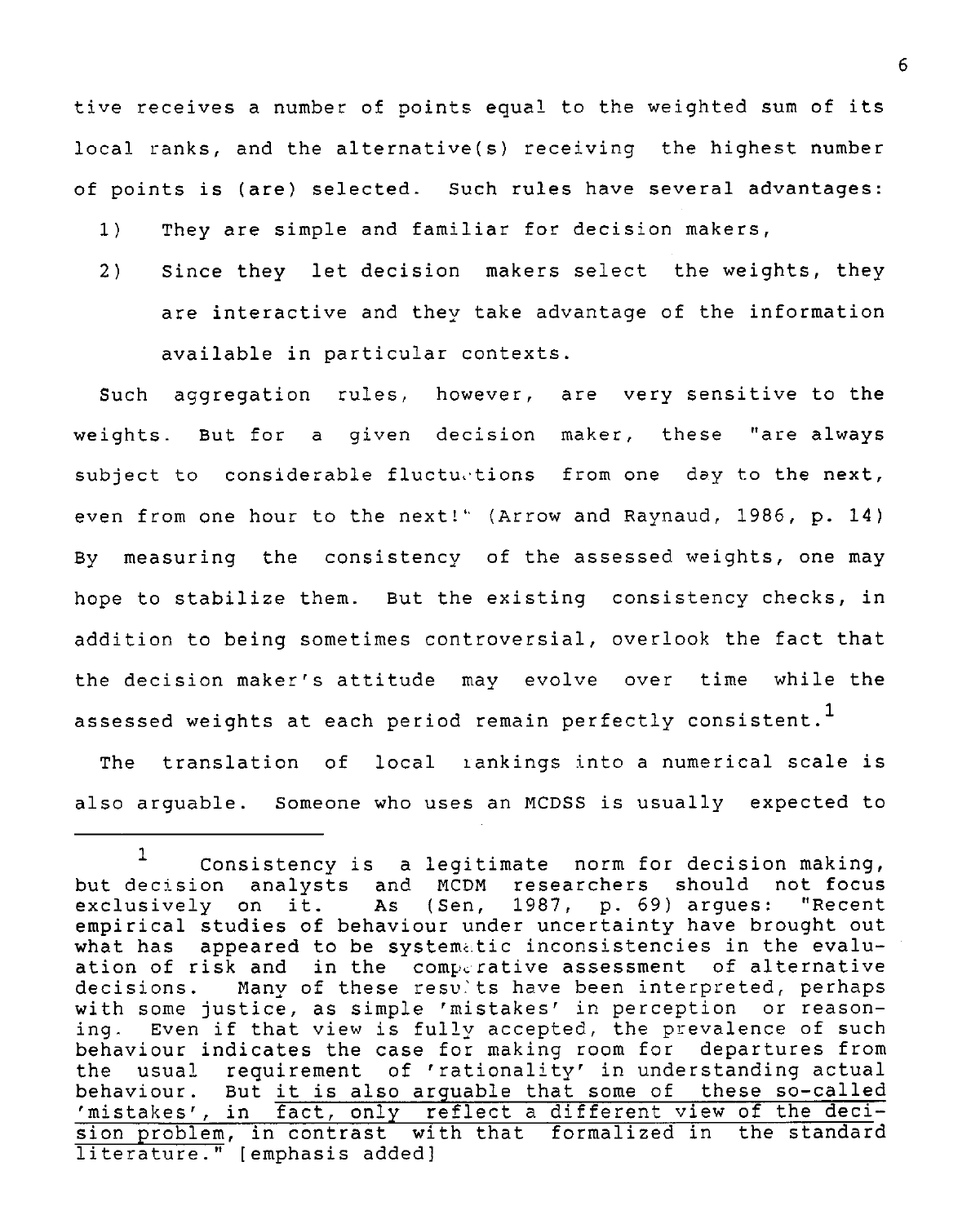provide local rankings in an ordinal fashion. However, when a decision maker says that, with respect to criterion  $\alpha$ , she prefers item A to item B, some MCDSS "conclude" that, thanks to criterion  $\alpha$ , item A brings the decision maker  $x$  units of satisfaction more than item B. First, this automatic interpretation of the decision maker's input might not be logically correct (see Debreu, 1983). Second, it entails comparisons and trade-offs between local rankings, and this feeds back the decision maker prefers item A to item B, some MCDSS "conclude" that, thanks to<br>criterion  $\alpha$ , item A brings the decision maker x units of satis-<br>faction more than item B. First, this automatic interpretation<br>of the decision maker's inp (Harsanyi, 1979) which might be inaccurate and misleading.

Even if the local rankings are taken as they are stated by the decision maker, i.e. as ordinal rankings. there might still be problems. Imagine that a criterion represents a type of voter, that a numerical weight on a cuiterion corresponds to the number of voters of this type, and that a local ranking is the preference profile of a voter. Then, the above aggregation rules are formally identical to majority voting. Hence, they share the advantages, but also the well-known drawbacks of majority voting: i.e. a frequent failure in finding an outstanding alternative, and a consequent sensitivity of the decision to the order in which pairwise comparisons are made at the elicitation phase. (Arrow and Raynaud, 1986)

These remarks may explain some of the difficulties that MCDSS users often encounter. Decision makers would perhaps better accept MCDSS if they were riven the possibility to construct and a consequent sensitivity of the decision to the order in<br>which pairwise comparisons are made at the elicitation phase.<br>(Arrow and Raynaud, 1986)<br>These remarks may explain some of the difficulties that MCDSS<br>users often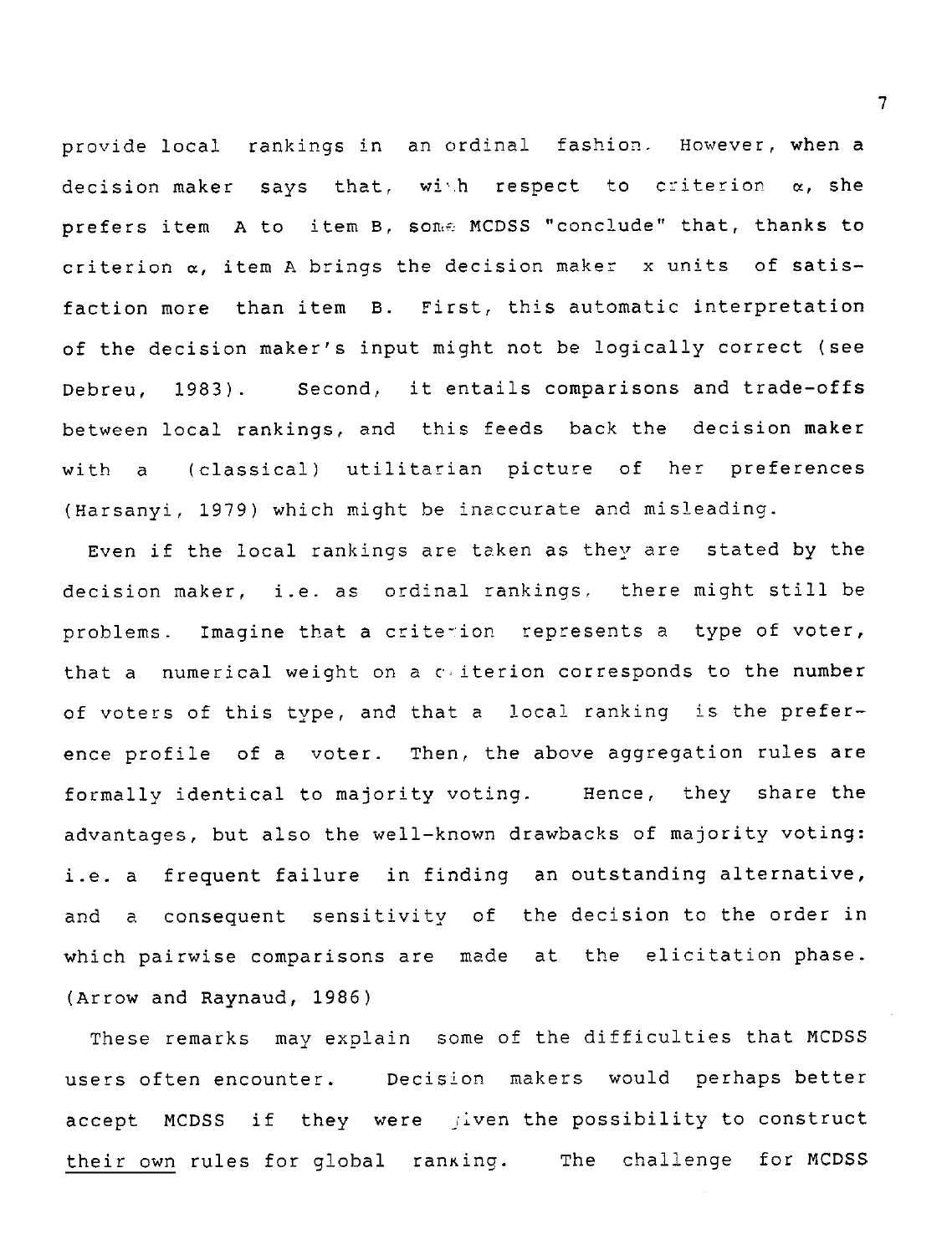developers is then to provide decision makers with more perspective or support in choosing a way to combine their various criteria.

#### **4. From doubt to resolution**

In order for MCDSS to better meet users' expectations, focus must be put on the so-called "agency aspect" of decision makers, "recognizing and respecting ...[their] ability to form goals, commitments, values, etc." (Sen, 1987) This leads to considering ethics and moral reasoning.

The term ethics has two meanings (Sherwin, 1983). In a popular sense ethics refers to a set of moral standards or values to guide behavior. In a more fundamental sense, ethics is the discipline that considers the justifications people provide for the principles and values they hold. This latter meaning of ethics and moral reasoning.<br>The term <u>ethics</u> has two meanings (Sherwin, 1983). In a<br>sense ethics refers to a set of moral standards or va<br>guide behavior. In a more fundamental sense, ethics<br>discipline that considers the j

Ethics could contribute to MCDSS in the following ways:

- 1) It could provide a frame for the dialogue between the user and the system concerning global and local rankings. Ethics has been studied for centuries. There is now an accessible language of ethics, a well-known body of ethical concepts, a wealth of cases, examples, and metaphors, that could stimulate the decision maker's thinking about multi-criteria decisions.
- 2) Favoring the development of a coherent, integrated dialogue management in MCDSS, ethics could help the decision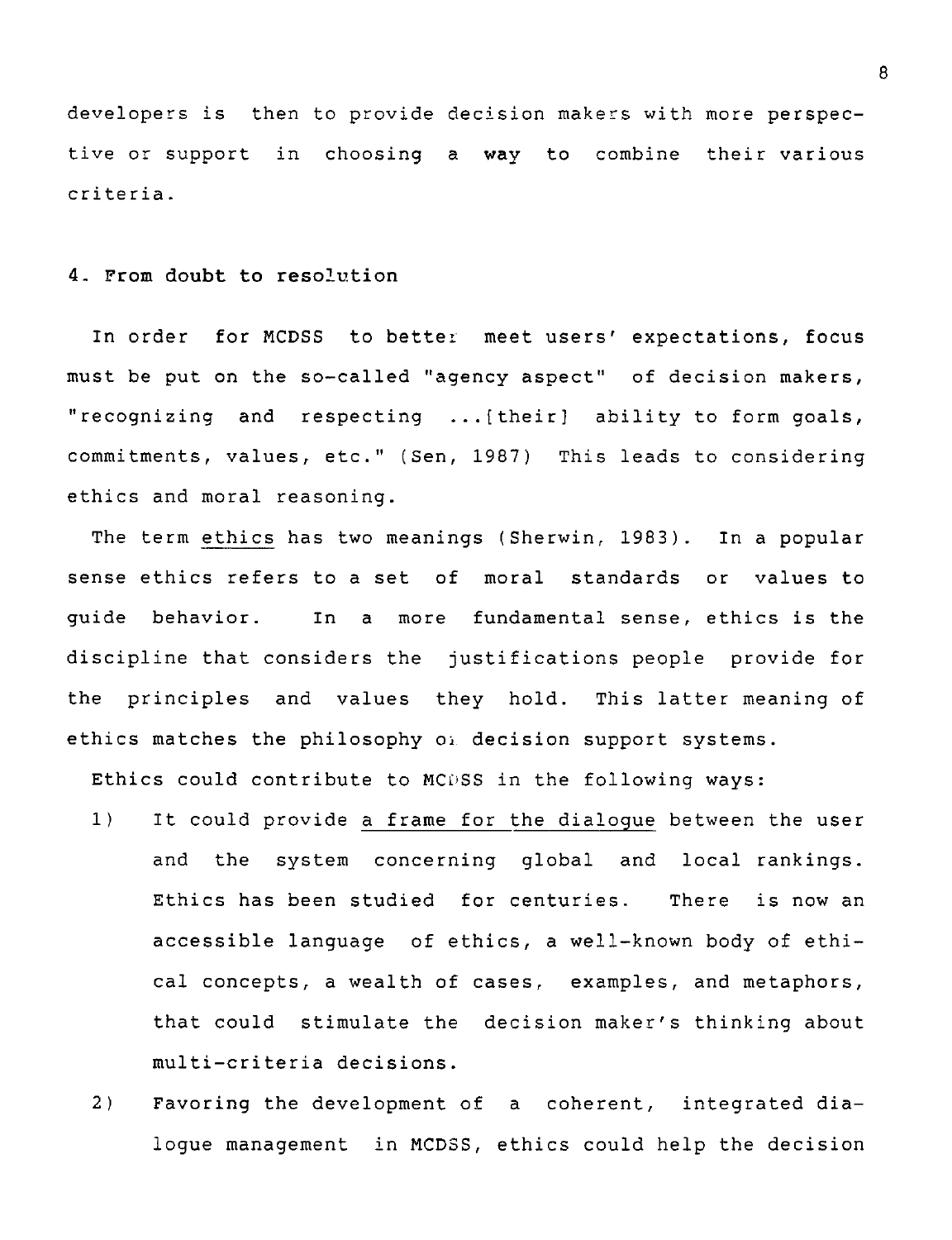maker formulate precise requirements for a global ranking. 3) Given the decision maker's requirements, ethics could finally help suggest appropriate aggregation rules for multi-criteria decision making.

Imagine, for example, a decision maker using an MCDSS that offers the features listed above. After interacting with the system, he/she could conclude that his/her local rankings can be compared to some extent, but that they must be taken as ordinal rankings. The MCDSS could then recommed using aggregation rules that fulfill the maximin principle<sup>2</sup> (see Sen, 1970).

We claim that features 1 and 2 listed above could be provided by the current MCDSS technology. Offering the third feature, however, would require further developments of model management and expert systems in the multi-criteria decision making context. Knowledge about aggregation rules should be acquired from MCDM experts and built in the system (Jelassi and Ozernoy, 1989). An "intelligent" system should then advise the decision maker on the most appropriate aggregation technique or rule to use, thereby supporting him/her in the modelling phase of multi-criteria decision making.

<sup>2</sup> The maximin principle stipulates that one should try to<br>long the least satisfied criterion. It is often conmaximize along the least satisfied criterion. sidered as the cornerstone of "justice as fairness" (see Rawls, 1971).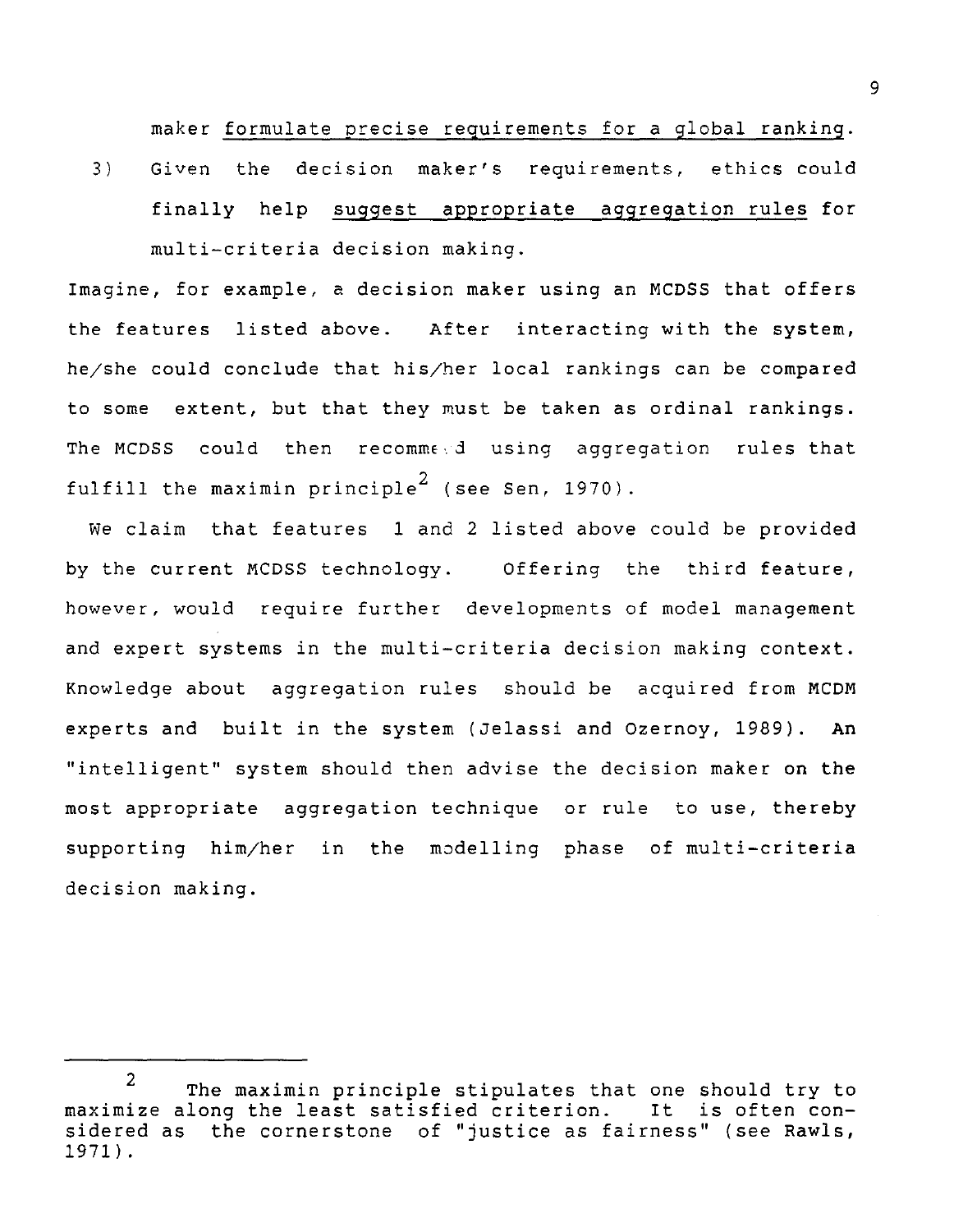#### 4. Concluding remarks

"Some sense of the individuals that may lie behind an abstraction must always be recognized-"

```
(Arrow, 1973, p. 28]
```
This paper first overviewed the state of the art and potential of Multiple Criteria Decision Support Systems. A special focus was given to modelling decision makers' preferences and the associated difficulties encountered by the system users. Some MCDSS provide inadequate support for combining the criteria used to evaluate the available alternatives. They arbitrarily impose on the decision maker a type  $\ell$  f aggregation rule - a weighted average  $-$  that, although simple, may be inaccurate and misleading. These MCDSS must instead recognize the ability of the user to make global judgments. Through appropriate support, the decision maker should be lead to find a suitable rule for aggregating local rankings. Ethics - as the field that considers the justification people bring for the judgments they hold - could underlie such decision support. Database and expert systems techniques may be used here as the underpining technologies that store and provide, when needed, appropriate ethical knowledge for guiding the decision maker in his/her interaction with the MCDSS.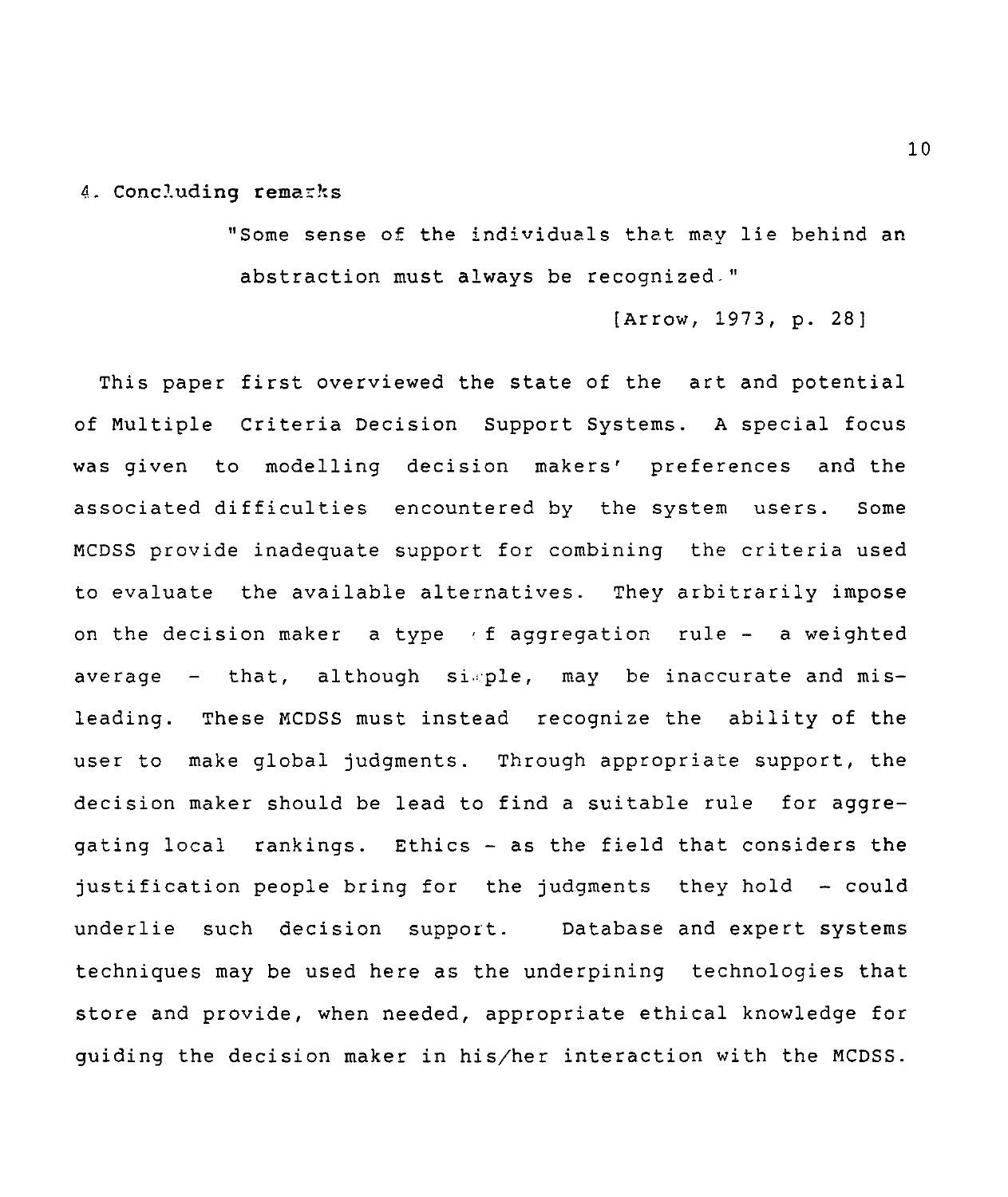## References

- Arrow, K.J. (1973). The Limits of Organization, W. W. Norton & Company, *New* York.
- Arrow, K.J. and Raynaud, H. (1983). Social Choice and Multicriterion Decision-Making, MI': Press.
- Bennett, J.L. (1983). Analysis and design of the user interface for decision support systems. In J.L. Bennett (ed.): Building Decision Support Systems, Addison-Wesley.
- Blanning, R.W. (1986). An entity-relationship approach to model management. Decision Support Systems: The International Journal  $2: 65 - 72$ .
- Bonczek, R.H., Holsapple, C.W. and Whinston, A.B. (1981). Foundations of Decision Support Systems, Academic Press.
- Byrer, J.K. and Jelassi, M.T. (1990). The impact of language theories on DSS dialogue. Forthcoming in the European Journal of Operations Research, Special Issue on Decision Support Methodology.
- Debreu, G. (1983). Mathematical Economics: Twenty Papers by Gerard Debreu, Cambridge University Press.
- Dolk, D.R. (1986). Data as models: an approach to implementing model management. Decision Support Systems: The International Journal 2: 73-80.
- Harsanyi, J.C. (1979). Bayesian decision theory, rule utilitarianism, and Arrow's impossibility theorem. Theory and Decision 11: 289-317.
- Jelassi, M.T. (1987). MCDM: From 'Stand-Alone' methods to integrated and intelligent DSS. In Y. Sawaragi, K. Inone and H. Nakayama (eds.): Toward Interactive and Intelligent Decision Support Systems, Springer. Harsanyi, J.C. (1979). Bayesian decision theory, rule<br>utilitarianism, and Arrow's impossibility theorem. The<br>Decision 11: 289-317.<br>Jelassi, M.T. (1987). MCDM: From 'Stand-Alone' methods t<br>integrated and intelligent DSS. In
- Jelassi, M.T. and Ozernoy, V. (1989). A framework for building an expert for MCDM models selection. In A.G. Lockett (ed.): Improving Decision Making in Organizations, Springer.
- Journal of Operational Research 37: 149-157.
- Liang, T. P. (1985). Integrating model management with data management in decision support systems. Decision Support Systems: The International Journal 1: 221-232.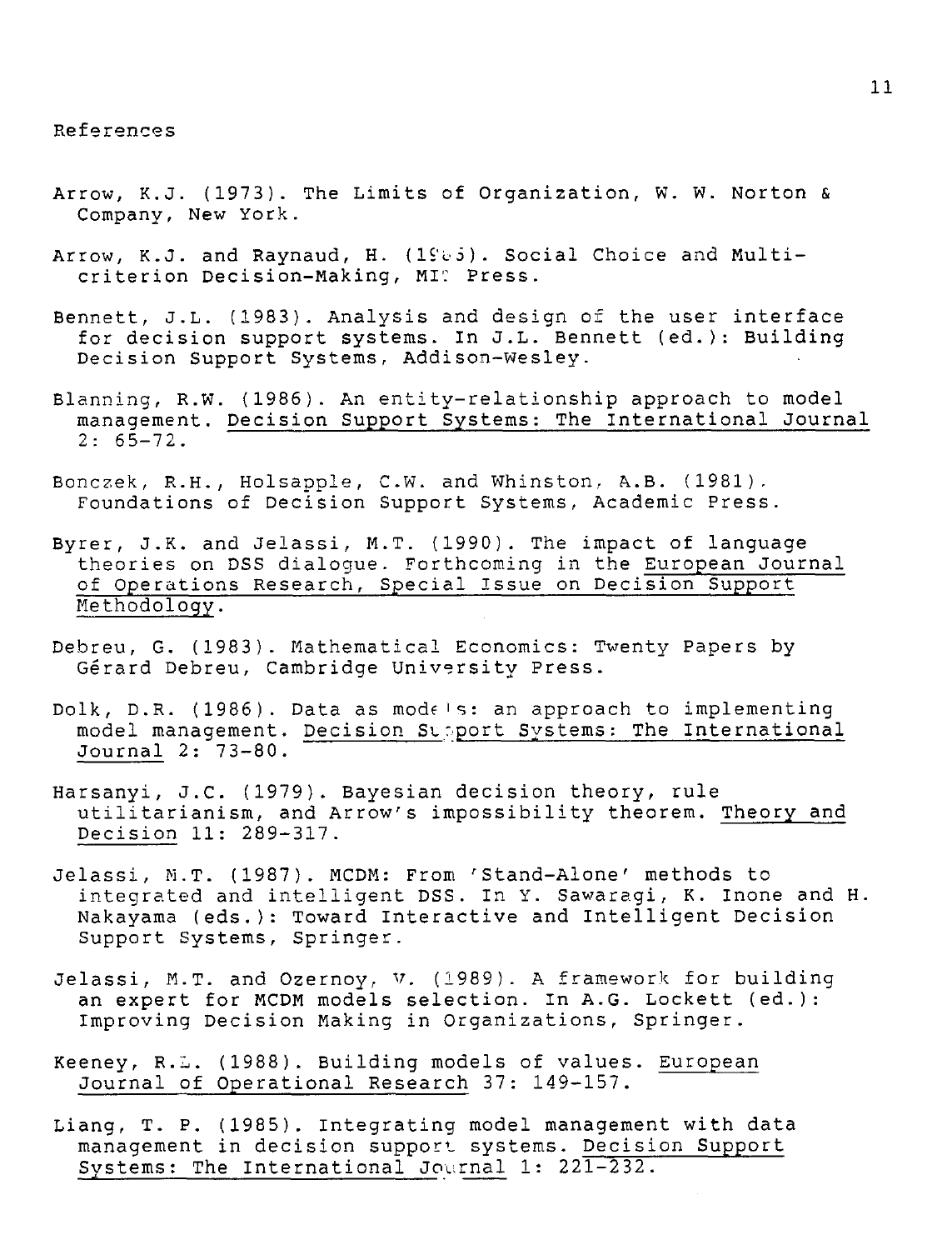Rawls, J. (1971). A Theory of Justice, Harvard University Press.

- Roy, B. (1985). Methodologie Multicritere d'Aide a la Decision, Economica, Paris.
- Schneiderman, B. (1980). Software Psychology: Human Factors in Computer and Information Systems, Little, Brown and Co, Boston.
- Sen, A.K. (1970). Collective Choice and Social Welfare, Holden-Day, Cambridge, MA.
- Sen, A.K. (1987). On Ethics and Economics, Basil Blackwell, Oxford, UK.
- Sherwin, D.S. (1983). The ethiccl roots of the business system. Harvard Business Review, 183-192.
- Sprague, R.H. Jr and Carlson, E.D. (1982). Building Effective Decision Support Systems, Prentice Hall.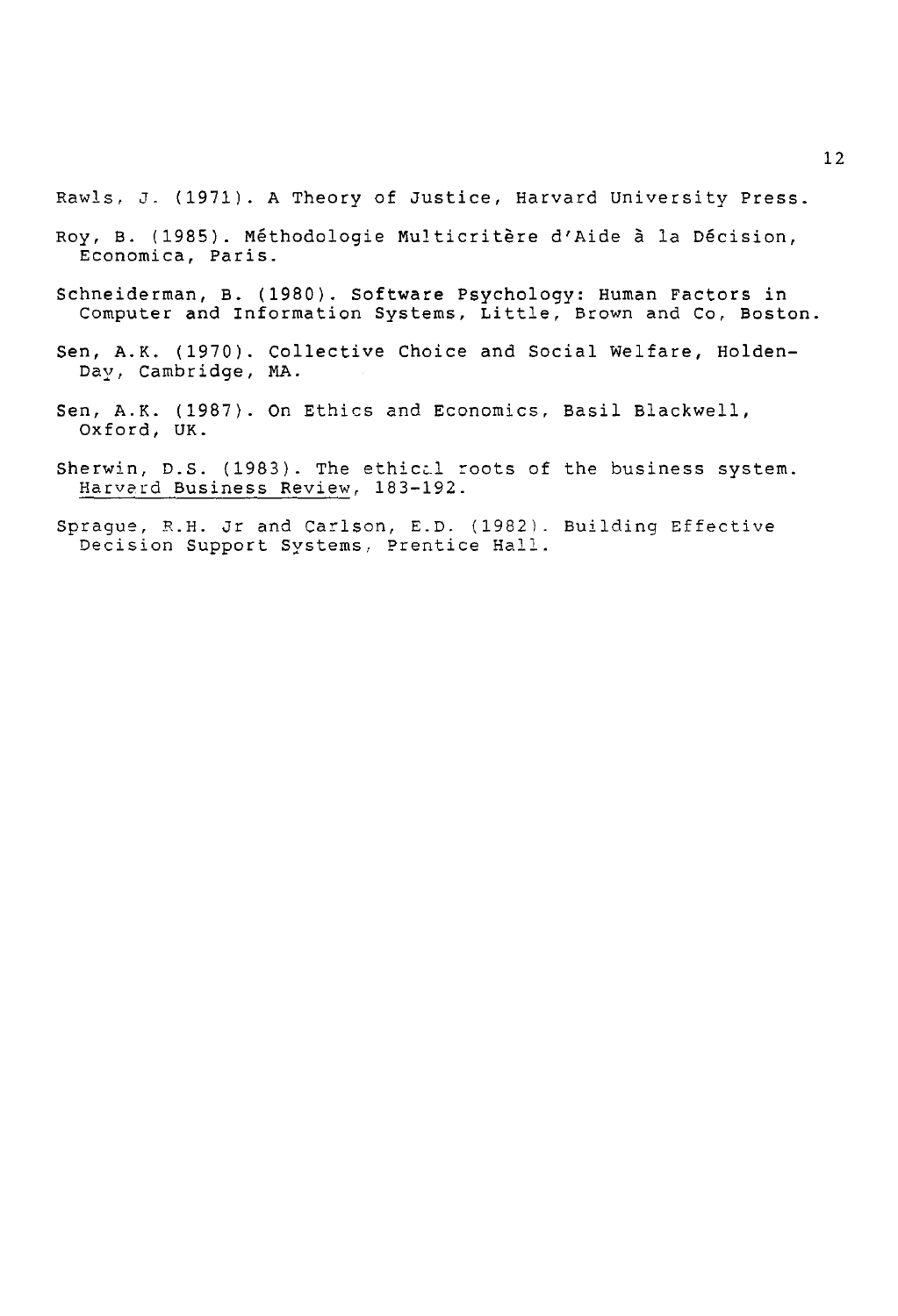#### INSEAD **vomisc** PAPERS SIOU8S

#### 1986

- ENSRAD VORKING PAPERS SERIES<br>1986<br>86/01 Arnoud DE MEYER "The R & D/Production interface".<br>86/02 Philippe A. NAERT "Subiective estimation in interr
- 86/02 Philippe A. NAERT Marcel VFVERBERC8 and Guido vERSVIJVEL 1986<br>86/01 Arnoud DE MET<br>86/02 Philippe A. N<br>Marcel WEVERB<br>and Guido VER<br>86/03 Michael BRIMM °Subjective estiaetion in Integrating communication budget and allocation decisions: a case study", January 1986. "The R & D/Production interface".<br>"Subjective estimation in integration<br>communication budget and allocation<br>decisions: a case study", January 1<br>"Sponsorship and the diffusion of<br>"Confidence intervals: an empirical<br>invastig
- ' Sponsorship and the diffusion of organizational innovation, • preliminary viev'.
- 86/04 Spyros MKAIDAXIS and MichAle 8160N **"Confidence intervals: an empirical**<br>investigation for the series in the **M**-Competition\* .
- 86/05 Charles A. VTPLOSZ "A note on the reduction of the vorkveek", July 1985.
- 86/04 Spyros MAKRIDAKIS<br>
and Michale BlBON<br>
86/05 Charles A. VIPLOSZ<br>
86/06 Francesco GIAVAZZI,<br>
Jeff R. SBEEN and<br>
Charles A. VIPLOSZ Jeff R. SIREN and Charles A. WYPLOSZ ' The real exchange rate and the fiscal aspects of • natural resource discovery', Revised version, February 1986.
- 86/07 Douglas L. M•cLACNLAN 'Judgmental biases in sales forecasting', and Spyros MARRIDAKIS February 1986.
- 86/08 *Jose* de la TOME and David R. NECKAR 'Forecasting political risks for international operations'. Second Draft: March 3, 1986.
- 86/09 Philippe C. RASPESLAG8 **'Conceptualizing** the strategic process in divarzified firms: the role and nature of the corporate influence process', February 1986.

86/10 R. MOENART, Arnoud DR MEYER. J. **BARBE** and D. DESCROOLMEESTER. 86/09 Philippe C. HASPE<br>B6/10 R. HOENART,<br>Arnoud DB HETER,<br>J. BARBE and<br>D. DESCROOLHEESTE<br>B6/11 Philippe A. NAERT<br>and Alain BULTEZ 'Analysing the issues concerning technological de-maturity'.

- and Alain BULTEZ 86/11 Philippe A. N<br>
and Alain BUL<br>
86/12 Roger BETANCO<br>
and David GAU<br>
86/13 S.P. ANDERSON<br>
and Damien J. ' Iron "Lydiametry' to 'Pinkhamixation', eisapecifying advertising dynamics rarely affects profitability'.
- 86/12 Roger BETANCOURT and David GAUTSCHI 'The economics of retail firms', Revised April 1986.

and Damien J. NEVEM "Spatial competition à la Cournot".

- 86/14 Charles WALDMAN "Comparaison internationale des marges brutes du commerce', June 1985.
- 86/15 Mihkel TOMBAK and Arnoud DE METER ' Row the managerial attitudes of firma vlth FMS differ from other manufacturing firms: survey results'. June 1986.

| 86/16 | B. Espen ECKBO and<br>Hervig M. LANGOHR                                         | "Les primes des offres publiques, la note<br>d'information et le marché des transferts de<br>contrôle des sociétés". |
|-------|---------------------------------------------------------------------------------|----------------------------------------------------------------------------------------------------------------------|
| 86/17 | David B. JEMISON                                                                | "Strategic capability transfer in acquisition<br>integration", May 1986.                                             |
| 86/18 | James TEBOUL<br>and V. MALLERET                                                 | "Towards an operational definition of<br>aervices", 1986.                                                            |
| 86/19 | Rob R. VEITZ                                                                    | "Nostradamus: a knowledge-based forecasting<br>advisor".                                                             |
| 86/20 | Albert CORHAT,<br><b>Gabriel HAVAVINI</b><br>and Pierre A. MICREL               | "The pricing of equity on the London stock<br>exchange: seasonslity and size premium",<br>June 1986.                 |
| 86/21 | Albert CORHAY,<br>Cabriel A. HAVAVINI<br>and Pierre A. MICHEL                   | "Risk-premia seasonality in U.S. and European<br>equity markets", February 1986.                                     |
| 86/22 | Albert CORNAY.<br>Cabriel A. BAVAVINI<br>and Plerre A. MICHEL                   | "Seasonality in the risk-return relationships<br>some international evidence", July 1986.                            |
| 86/23 | Arnoud DE MEYER                                                                 | "An exploratory study on the integration of<br>information systems in manufacturing",<br>July 1986.                  |
| 86/24 | <b>David CAUTSCRI</b><br>and Vithala R. RAO                                     | "A methodology for specification and<br>aggregation in product concept testing",<br>July 1986.                       |
| 86/25 | <b>H. Peter CRAY</b><br>and Ingo VALTER                                         | "Protection", August 1986.                                                                                           |
| 86/26 | Barry EICHENGREEN<br>and Charles VYPLOSZ                                        | "The economic consequences of the Pranc<br>Polocare", September 1906.                                                |
| 86/27 | Karel COOL<br>and Ingemar DIERICKX                                              | "Negative risk-return relationships in<br>business strategy: paradox or truise?",<br>October 1986.                   |
| 86/28 | <b>Manfred KETS DE</b><br>VRIES and Danny MILLER                                | "Interpreting organizational texts.                                                                                  |
| 86/29 | Manired KETS DE VRIES                                                           | "Vhy follow'the leader?".                                                                                            |
| 86/30 | Manfred KETS DE VRIES                                                           | "The succession games the real story.                                                                                |
| 86/31 | Arnoud DE HETER                                                                 | "Flexibility: the next competitive battle",<br>October 1986.                                                         |
| 86/31 | Arnoud DE METER,<br>Jinichiro NAKANE.<br>Jeffrey C. MILLER<br>and Kasra FERDOVS | "Plexibility: the next competitive battle",<br>Revised Version: March 1987                                           |
| 86/32 | Karel COOL<br>and Dan SCRENDEL                                                  | Performance differences among strategic group<br>members*, October 1986.                                             |
|       |                                                                                 |                                                                                                                      |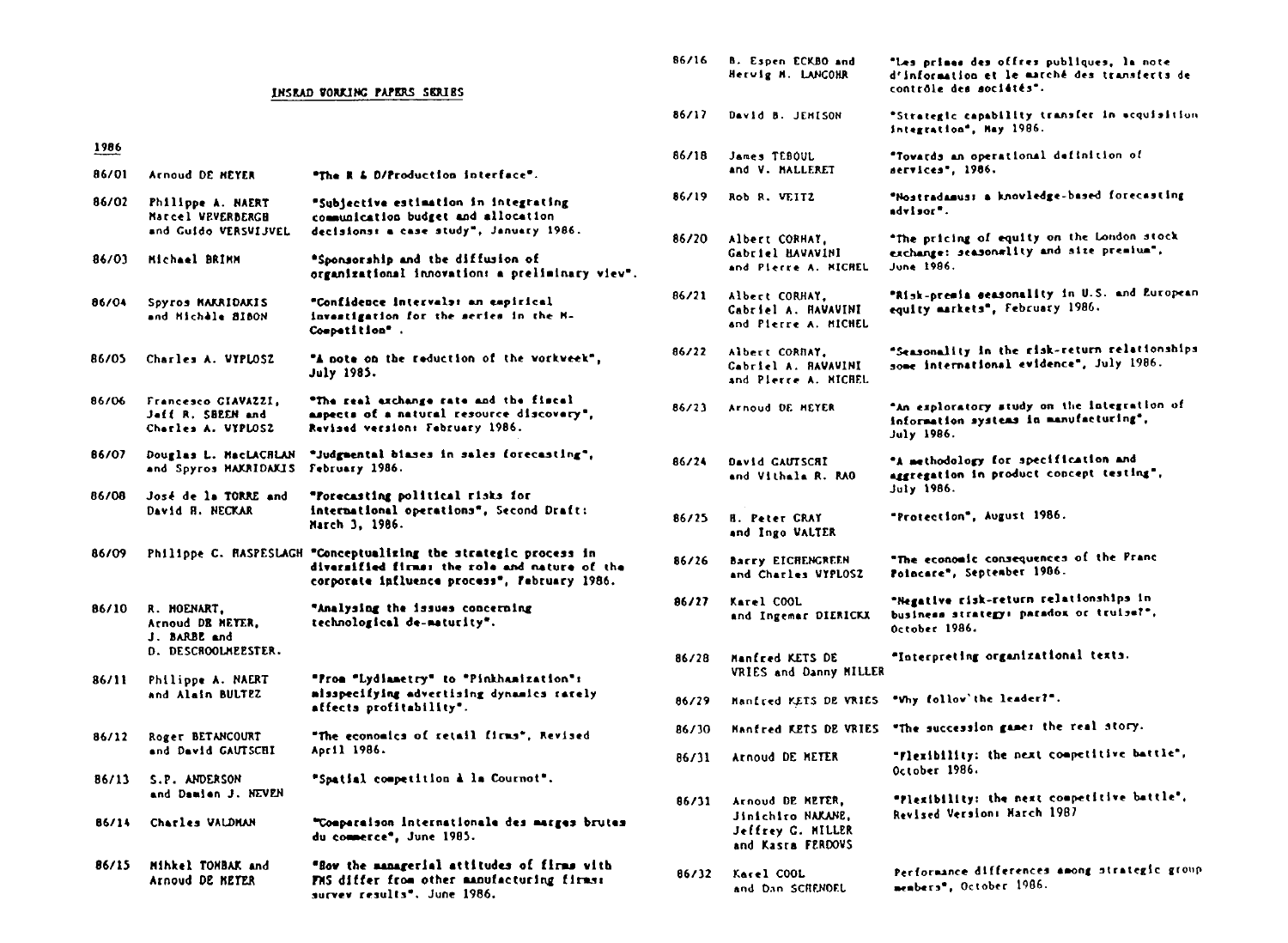| 86/33        | Ernst BALTENSPERGER<br>and Jean DERMINE                | "The role of public policy in insuring<br>financial stability: a cross-country,<br>comparative perspective", August 1986, Revised<br>November 1986. | 87/06          |
|--------------|--------------------------------------------------------|-----------------------------------------------------------------------------------------------------------------------------------------------------|----------------|
| 86/34        | Philippe HASPESLACH<br>and David JENISON               | "Acquisitions: myths and reality",<br><b>July 1986.</b>                                                                                             | 87/07          |
| 86/35        | Jean DERMINE                                           | "Heasuring the market value of a bank, a<br>primer", November 1986.                                                                                 | 87/08<br>87/09 |
| 86/36        | Albert CORRAY and<br>Cabriel HAVAVINI                  | "Seasonality in the risk-return relationships<br>some international evidence", July 1986.                                                           |                |
| 86/17        | David GAUTSCILL and<br>Roger BETANCOURT                | "The evolution of retailing: a suggested<br>economic interpretation".                                                                               | 87/10          |
| 86/38        | Cabriel BAVAVINI                                       | "Financial innovation and recent developments<br>in the French capital markets", Updated:<br>September 1986.                                        | 87/11<br>87/12 |
| 86/39        | Gabriel HAVAVINI<br>Pierre MICHEL<br>and Albert CORBAY | "The pricing of common stocks on the Brussels<br>atock exchange: a re-examination of the<br>evidance". November 1986.                               | 87/11          |
| 86/40        | Charles VYPLOSZ                                        | "Capital flows liberalization and the EMS, a<br>French perspective", December 1986.                                                                 | 81/14          |
| 86/41        | Kasra FERDOVS<br>and Vickham SKINNER                   | "Hanufacturing in a new perspective".<br>July 1986.                                                                                                 | 87/1           |
|              | 86/42 Kasra PERDOVS<br>and Per LINDBERG                | "FMS as indicator of manufacturing strategy",<br>December 1986.                                                                                     |                |
| <b>B6/43</b> | Damien NEVEN                                           | "On the existence of equilibrium in hotelling's<br>model". November 1986.                                                                           | 87/10          |
| 86/44        | Ingemar DIERICKX<br>Carmen MATUTES                     | "Value added tax and competition",<br>December 1986.                                                                                                | 87/1           |
|              | and Damien NEVEN                                       |                                                                                                                                                     | 87/11          |
| 1987         |                                                        |                                                                                                                                                     | 87/1           |
| 87/01        |                                                        | Hanfred KETS DE VRIES "Prisoners of leadership".<br>"An empirical investigation of international                                                    | 87/20          |
| 87/02        | Claude VIALLET                                         | asset pricing", November 1986.                                                                                                                      |                |
| 87/03        | David GAUTSCHI<br>and Vithala RAO                      | "A methodology for specification and<br>aggregation in product concept testing",<br>Revised Version: January 1987.                                  | 87/2           |
| 87/04        | Sumantra GHOSBAL and<br>Christopher BARTLETT           | "Organizing for innovations: case of the<br>eultinational corporation", February 1987.                                                              | 87/2           |
| 87/05        | Arnoud DE MEYER<br>and Kasra PERDOVS                   | "Managerial focal points in manufacturing<br>strategy", February 1987.                                                                              | 87/2           |

| 87/06 | Arun K. JAIN,<br>Christian PINSON and<br>Naresh K. HALHOTRA | "Customer loyalty as a construct in the<br>marketing of banking services", July 1986.                                         |
|-------|-------------------------------------------------------------|-------------------------------------------------------------------------------------------------------------------------------|
| 87/07 | Rolf BANZ and<br>Gabriel HAVAVINI                           | "Equity pricing and stock market anomalies",<br>February 1987.                                                                |
| 87/08 | Manfred KETS DE VRIES                                       | "Leaders who can't manage", February 1987.                                                                                    |
| 87/09 | Lister VICKERY,<br>Mark PILKINGTON<br>and Paul READ         | "Entrepreneurial activities of European MBAs",<br>March 1987.                                                                 |
| 87/10 | Andre LAURENT                                               | "A cultural view of organizational change",<br>March 1987                                                                     |
| 87/11 | Robert FILDES and<br>Spyros MAKRIDAKIS                      | "Forecasting and loss functions", March 1987.                                                                                 |
| 87/12 | Fernando BARTOLOME<br>and Andre LAURENT                     | "The Janus Bead: learning from the superior<br>and subordinate faces of the manager's job",<br>April 1987.                    |
| 87/13 | Sumantra GHOSHAL<br>and Nitin NOMRIA                        | "Nultinational corporations as differentiated<br>netvorks", April 1987.                                                       |
| 87/14 | Landis CABEL                                                | "Product Standards and Competitive Strategy: An<br>Analysis of the Principles", May 1987.                                     |
| 87/15 | Spyros MAKRIDAKIS                                           | "METAPORECASTING: Vays of improving<br>Porecasting. Accuracy and Usefulness",<br>May 1987.                                    |
| 87/16 | Susan SCHNEIDER<br>and Roger DUNBAR                         | "Takeover attempts: what does the language tell<br>us?. June 1987.                                                            |
| 87/17 | André LAURENT and<br>Fernando BARTOLONE                     | "Managers' cognitive saps for upvard and<br>downward relationships", June 1987.                                               |
| 87/18 | Reinhard ANGELHAR and<br>Christoph LIEBSCHER                | "Patents and the European blotechnology log: a<br>study of large European pharmaceutical firms".<br><b>June 1987.</b>         |
| 87/19 | David BEGG and<br>Charles VYPLOSZ                           | "Why the EMS? Dynamic games and the equilibrium<br>policy regime, May 1987.                                                   |
| 87/20 | Spyros MAKRIDAKIS                                           | "A new approach to statistical forecasting".<br>June 1987.                                                                    |
| 87/21 | Susan SCHNEIDER                                             | "Strategy formulation: the impact of national<br>culture", Revised: July 1987.                                                |
| 87/22 | Susan SCHNEIDER                                             | "Conflicting ideologies: structural and<br>motivational consequences", August 1987.                                           |
| 87/23 | Roger BETANCOURT<br>David GAUTSCHI                          | "The demand for retail products and the<br>household production model: new views on<br>complementarity and substitutability". |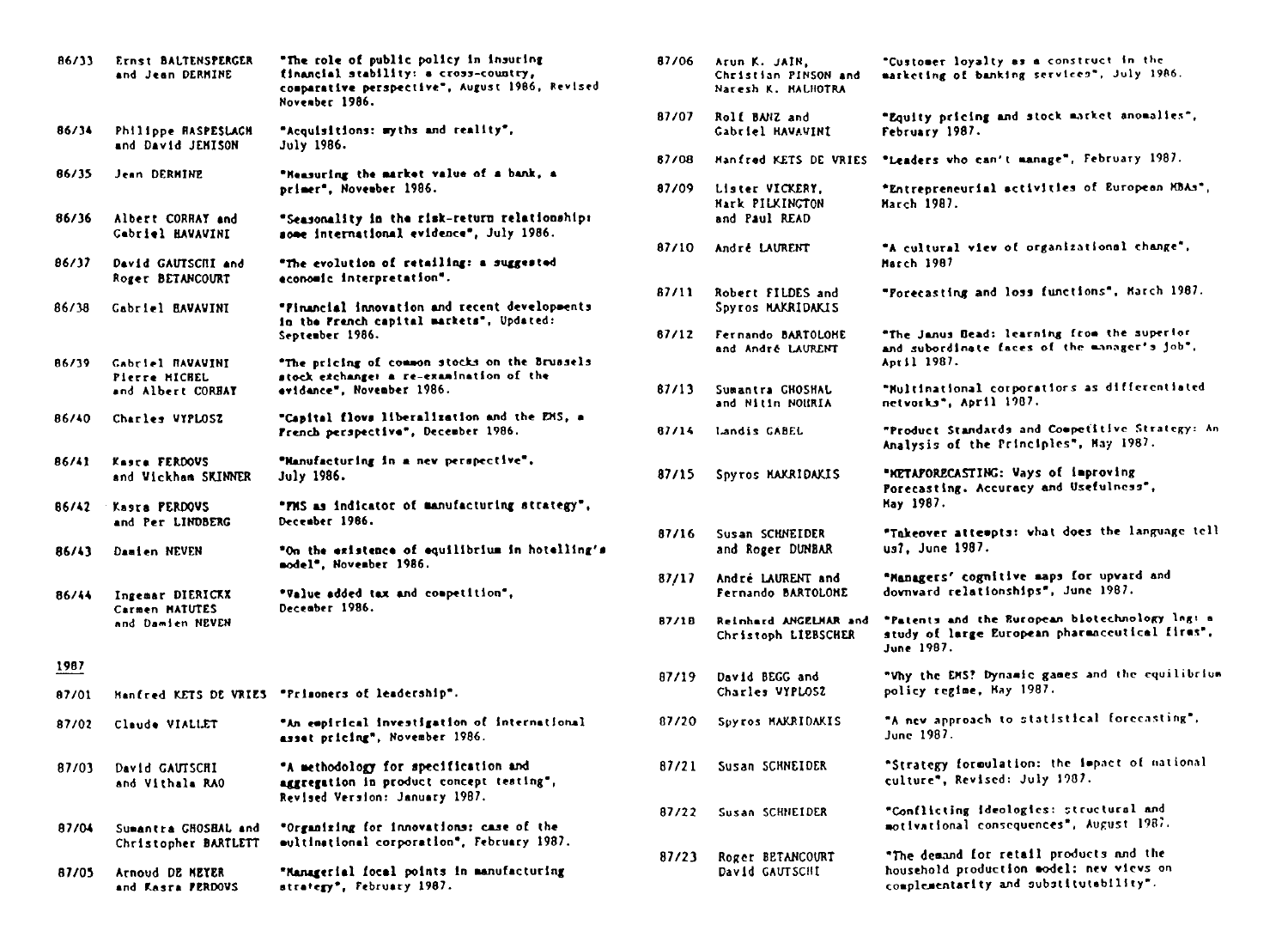| 87/24 | C.B. DERR and<br>André LAURENT                              | "The internal and external careers: a<br>theoretical and cross-cultural perspective".<br><b>Spring 1987.</b>                           |       | 87/41 Cavriel HAVAVINI and<br>Claude VIALLET                 | "Seasonality, size premium and the relationship<br>between the risk and the return of French<br>common stocks", November 1987 |
|-------|-------------------------------------------------------------|----------------------------------------------------------------------------------------------------------------------------------------|-------|--------------------------------------------------------------|-------------------------------------------------------------------------------------------------------------------------------|
| 87/25 | A. K. JAIN,<br>N. K. MALHOTRA and<br>Christian PINSON       | "The robustness of MDS configurations in the<br>face of incomplete data", March 1987, Revised:<br>July 1987.                           | 87/42 | Damien NEVEN and<br>Jacques-P. THISSE                        | "Combining horizontal and vertical<br>differentiation: the principle of max-min<br>differentiation", December 1987            |
| 87/26 | Roger BETANCOURT<br>and David CAUTSCHI                      | "Demand complementarities, household production<br>and retail assortments", July 1987.                                                 | 87/43 | Jean GABSZEVICZ and<br>Jacques-F. THISSE                     | "Location", December 1907                                                                                                     |
| 87/27 | Michael BURDA                                               | "Is there a capital shortage in Europe?",<br>August 1987.                                                                              | 87/44 | Jonathan RAMILTON,<br>Jacques-P. THISSE<br>and Anita VESKAHP | "Spatial discrimination: Bertrand vs. Cournot<br>in a model of location choice", December 1987                                |
| 07/28 | Gabriel HAVAVINI                                            | "Controlling the interest-rate risk of bonds:<br>an introduction to duration analysis and<br>Immunization strategies", September 1987. | 87/45 | Karel COOL,<br>David JEMISON and<br>Ingemar DIERICKX         | "Business strategy, market structure and clok-<br>return relationships: a causal interpretation".<br>December 1987.           |
| 87/29 | Susan SCHNEIDER and<br><b>Paul SHRIVASTAVA</b>              | "Interpreting strategic behavior: basic<br>assumptions thenes in organizations". September<br>1987                                     | 87/46 | Ingemar DIERICKX<br>and Marel COOL                           | "Asset stock accumulation and sustainability<br>of competitive advantage", December 1987.                                     |
| 87/30 | Jonathan HAMILTON<br>V. Bentley MACLEOD<br>and J. P. THISSE | "Spatial competition and the Core", August<br>1987.                                                                                    | 1988  |                                                              |                                                                                                                               |
| 87/31 | Martine QUINZII and<br>J. P. THISSE                         | "On the optimality of central places",<br>September 1987.                                                                              | 88/01 | Michael LAVRENCE and<br>Spyros MAKRIDAKIS                    | "Factors affecting judgemental forecasts and<br>confidence intervals", January 1988.                                          |
| 87/32 | Arnoud DE MEYER                                             | "German, Prench and British manufacturing<br>strategies less different than one thinks",                                               | 88/02 | Spyros MAXRIDAKIS                                            | "Predicting recessions and other turning<br>points", January 1988.                                                            |
|       |                                                             | September 1987.                                                                                                                        | 88/03 | James TEBOUL                                                 | "De-industrialize service for quality", January<br>1988.                                                                      |
| 87/33 | Yves DOZ and<br>Any SRUEN                                   | "A process framework for mnalyzing cooperation<br>betveen firms", September 1987.                                                      | 88/04 | Susan SCHNEIDER                                              | "National vs. corporate culture: implications<br>for human resource management", January 1908.                                |
| 87/34 | Kasra FERDOVS and<br>Arnoud DE MEYER                        | "European manufacturers: the dangers of<br>complacency. Insights from the 1987 European<br>manufacturing futures survey, October 1987. | 88705 | Charles VYPLOSZ                                              | "The svinging dollar: is Europe out of step?".<br>January 1988.                                                               |
| 87/35 | P. J. LEDERER and<br>J. P. THISSE                           | "Competitive location on networks under<br>discriminatory pricing", September 1987.                                                    | 88/06 | Reinhard ANGELMAR                                            | "Les conflits dans les canaux de distribution",<br>January 1988.                                                              |
|       |                                                             | 87/36 Manfred KETS DE VRIES "Prisoners of leadership", Revised version<br>October 1987.                                                |       | 88/07 Ingemar DIERICKX<br>and Karel COOL                     | <b>"Competitive advantage: a resource based.</b><br>perspective", January 1988.                                               |
| 87/37 | Landis GABEL                                                | "Privatization: its motives and likely<br>consequences", October 1987.                                                                 | 88/08 | Reinhard ANGELMAR<br>and Susan SCHNEIDER                     | "Issues in the study of organizational<br>cognition", February 1988.                                                          |
| 87/38 | Susan SCHNEIDER                                             | "Strategy formulation: the impact of national<br>culture", October 1987.                                                               | 88/09 | Bernard SINCLAIR-<br><b>DESGAGNé</b>                         | "Price formation and product design through<br>bidding", February 1988.                                                       |
| 87/39 | Manfred KETS DE VRIES<br>1987                               | "The dark side of CEO succession", November                                                                                            | 88/10 | Bernard SINCLAIR-<br><b>DESCACNé</b>                         | "The robustness of some standard auction game<br>forms", February 1988.                                                       |
| 87/40 | Carmen MATUTES and<br>Plerre REGIBEAU                       | "Product compatibility and the scope of entry",<br>November 1987                                                                       | 88/11 | Bernard SINCLAIR-<br>DESCACHE                                | "When stationary strategies are equilibrius<br>bidding strategy: The single-crossing<br>property", February 1988.             |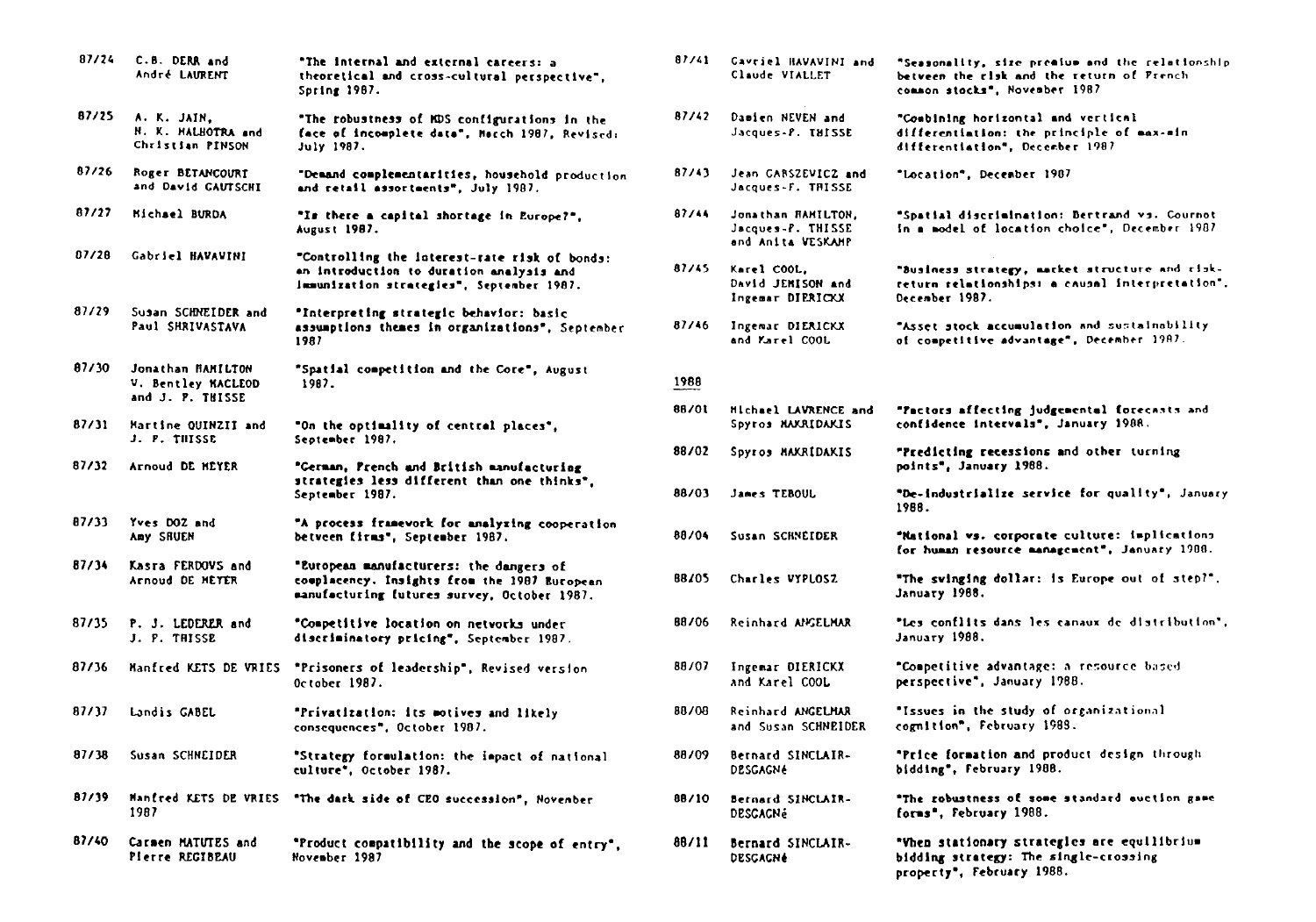| 88/12 | Spyros MAXRIDAKIS                                   | "Business firms and managers in the 21st<br>century", February 1988                                                                                          |
|-------|-----------------------------------------------------|--------------------------------------------------------------------------------------------------------------------------------------------------------------|
| 88/13 | Manfred KETS DE VRIES                               | "Alexithymia in organizational life: the<br>organization man revisited", February 1988.                                                                      |
| 88/14 | Alain NOEL                                          | "The interpretation of strategies: a study of<br>the impact of CBOs on the corporation",<br>March 1988.                                                      |
| 88/15 | Anil DEOLALIKAR and<br>Lars-Hendrik ROLLER          | "The production of and returns from industrial<br>innovation: an econometric analysis for a<br>developing country", December 1987.                           |
| 88/16 | Gabriel HAVAVINI                                    | "Market efficiency and equity pricing:<br>international evidence and implications for<br>global investing", March 1988.                                      |
| 88/17 | Michael BURDA                                       | "Monopolistic competition, costs of adjustment<br>and the behavior of European employment",<br>September 1987.                                               |
| 88/18 | Michael BURDA                                       | "Reflections on "Vait Unemployment" in<br>Europe", November 1987, revised February 1988.                                                                     |
| 88/19 | H.J. LAVRENCE and<br>Spyros MAKRIDAKIS              | "Individual bias in judgements of confidence".<br>March 1988.                                                                                                |
| 88/20 | Jean DERMINE,<br>Damien NEVEN and<br>J.F. THISSE    | "Portfolio selection by mutual funds, an<br>equilibrium model", March 1988.                                                                                  |
| 88/21 | James TEBOUL                                        | "De-industrialize service for quality",<br><b>March 1988 (88/03 Revised).</b>                                                                                |
| 88/22 | Lars-Hendrik RÖLLER                                 | *Proper Quadratic Punctions with an Application<br>to AT&T", May 1987 (Revised March 1988).                                                                  |
| 88/23 | Sjur Didrik FLAM<br>and Georges ZACCOUR             | "Equilibres de Mash-Cournot dans le marché<br>européen du gaz: un cas où les solutions en<br>boucle ouverte et en feedback coincident",<br><b>Mars 1988</b>  |
| 88/24 | B. Espen ECKBO and<br>Hervig LANGOHR                | "Information disclosure, weans of payment, and<br>takeover premia. Public and Private tender<br>offers in Prance", July 1985, Sixth revision,<br>April 1988. |
| 88/25 | <b>Everette S. GARDNER</b><br>and Spyros MAKRIDAKIS | "The future of forecasting", April 1988.                                                                                                                     |
| 88/26 | Sjur Didrik FLAM<br>and Georges ZACCOUR             | "Semi-competitive Cournot equilibrium in<br>multistage oligopolies", April 1988.                                                                             |
| 88/27 | Murugappa KRISHNAN<br>Lars-Hendrik ROLLER           | "Entry game with resalable capacity",<br>April 1988.                                                                                                         |
| 88/28 | Sumantra GROSHAL and<br>C. A. BARTLETT              | "The multimational corporation as a netvork:<br>perspectives from interorganizational theory",<br><b>MAV 1988</b>                                            |
|       |                                                     |                                                                                                                                                              |

| 88/29 | Nacesh K. MALNOTRA.<br>Christian PINSON and<br>Arun K. JAIN | "Consumer cognitive complexity and the<br>dimensionality of multidimensional scaling<br>configurations", May 1988. |
|-------|-------------------------------------------------------------|--------------------------------------------------------------------------------------------------------------------|
| 88/30 | Catherine C. ECKEL<br>and Theo VERMAELEN                    | "The financial fallout from Chernobyl: risk<br>perceptions and regulatory response", Hay 1988.                     |
| 88/11 | Sumantra GHOSHAL and<br>Christopher BARTLETT                | "Creation, adoption, and diffusion of<br>innovations by subsidiaries of eultinational<br>corporations", June 1988. |
| 88/32 | Kasr <b>a</b> FERDOVS and<br>David SACKRIDER                | "International manufacturing: positioning<br>plants for success <sup>*</sup> , June 1988.                          |
| 88/33 | Mihkel M. TOMBAK                                            | "The importance of flexibility in<br>manufacturing", June 1988.                                                    |
| 88/34 | Mihkel M. TOMBAK                                            | "Flexibility: an important dimension in<br>manufacturing", June 1988.                                              |
| 88/35 | Mihkel M. TOMBAK                                            | "A strategic analysis of investment in flexible<br>manufacturing systems", July 1988.                              |
| 88/36 | Vikas TIBREVALA and<br><b>Bruce BUCHANAN</b>                | "A Predictive Test of the NBD Model that<br>Controls for Non-stationarity", June 1988.                             |
| 88/37 | Murugappa KRISBNAN<br>Lars-Bendrik ROLLER                   | "Regulating Price-Liability Competition To<br>Improve Velfare", July 1988.                                         |
| 88/30 | Manfred KETS DE VRIES                                       | "The Motivating Role of Envy : A Porgotten<br>Pactor in Management, April 88.                                      |
| 88/19 | Manfred KETS DE VRIES                                       | "The Leader as Mirror : Clinical Reflections",<br>July 1988.                                                       |
| 88/40 | <b>Josef LAKONISHOK and</b><br>Theo VERMAELEN               | "Anomalous price behavior around repurchase<br>tender offers", August 1988.                                        |
| 88/41 | Charles VYPLOSZ                                             | "Assymetry in the EMS: intentional or<br>systemic?", August 1988.                                                  |
| 88/42 | <b>Paul EVANS</b>                                           | "Organizational development in the<br>transnational enterprise", June 1988.                                        |
| 88/43 | <b>B. SINCLAIR-DESCACNE</b>                                 | "Group decision support systems implement<br>Bayesian rationality", September 1988.                                |
| 88/44 | Essam MAHMOUD and<br>Spyros MAKRIDAKIS                      | "The state of the art and future directions<br>in combining forecasts", September 1988.                            |
| 88/45 | Robert KORAJCZYK<br>and Claude VIALLET                      | "An espirical investigation of international<br>asset pricing", November 1986, revised August<br>1988.             |
| 88/46 | Yves DOZ and<br>Amy SHUEN                                   | "Prom intent to outcome: a process framework<br>for partnerships", August 1988.                                    |
|       |                                                             |                                                                                                                    |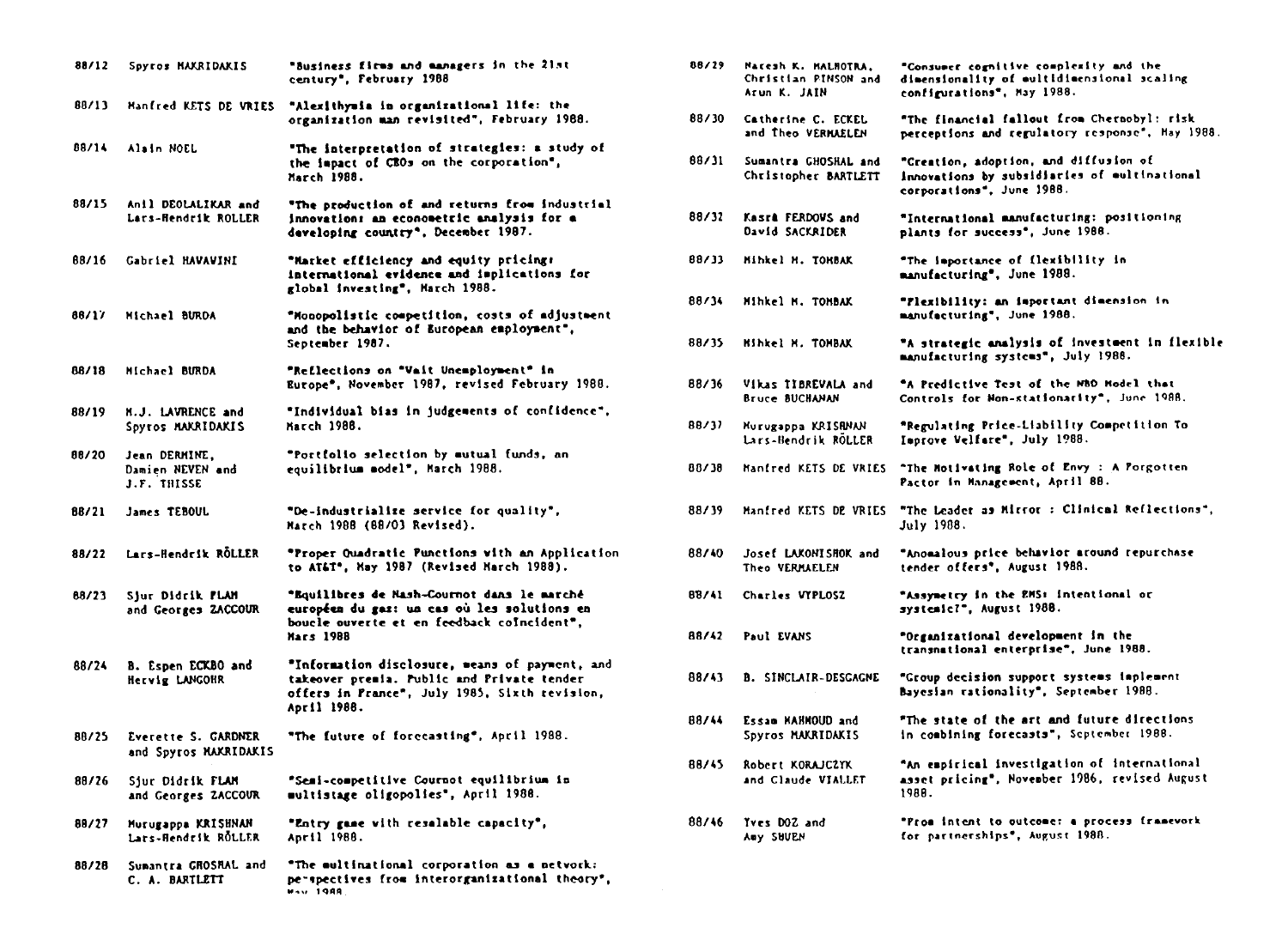| 88/47 | Alain BULTEZ.<br>Els GIJSBRECHTS,<br>Philippe NAERT and<br>Piet VANDEN ABEELE | "Asymmetric cannibalism between substitute<br>items listed by retailers", September 1988.                                                                                      |
|-------|-------------------------------------------------------------------------------|--------------------------------------------------------------------------------------------------------------------------------------------------------------------------------|
| 88/48 | Michael BURDA                                                                 | "Reflections on 'Vait unemployment' in<br>Europe, II", April 1988 revised September 1988.                                                                                      |
| 88/49 | Nathalie DIERKENS                                                             | "Information asymmetry and equity issues",<br>September 1988.                                                                                                                  |
| 88/50 | Rob VEITZ and<br>Arnoud DE MEYER                                              | "Managing expert systems: from inception<br>through updating", October 1987.                                                                                                   |
| 88/51 | Rob WEITZ                                                                     | "Technology, vork, and the organization: the<br>impact of expert systems", July 1988.                                                                                          |
| 88/52 | Susan SCHNEIDER and<br>Reinhard ANGELMAR                                      | "Cognition and organizational analysis: vho's<br>minding the store?", September 1988.                                                                                          |
| 88/53 | <b>Manfred KETS DE VRIES</b>                                                  | "Whatever happened to the philosopher-king: the<br>leader's addiction to pover, September 1988.                                                                                |
| 88/54 | Lars-Hendrik RÖLLER<br>and Mihkel M. TOMBAK                                   | "Strategic choice of flexible production<br>technologies and welfare implications",<br>October 1988                                                                            |
| 88/55 | Peter BOSSAERTS<br>and Pierre HILLION                                         | "Method of moments tests of contingent claims<br>asset pricing models", October 1988.                                                                                          |
| 88/56 | Pierre HILLION                                                                | "Size-sorted portfolios and the violation of<br>the random walk hypothesis: Additional<br>empirical evidence and implication for tests<br>of asset pricing models", June 1988. |
| 88/57 | Vilfried VANHONACKER<br>and Lydia PRICE                                       | "Data transferability: estimating the response<br>effect of future events based on historical<br>analogy", October 1988.                                                       |
| 88/58 | <b>B. SINCLAIR-DESGAGNE</b><br>and Mihkel M. TOMBAK                           | "Assessing economic inequality", November 1988.                                                                                                                                |
| 88/59 | Martin KILDUFF                                                                | "The interpersonal structure of decision<br>maxing: a social comparison approach to<br>organizational choice", November 1988.                                                  |
| 88/60 | Michael BURDA                                                                 | "Is mismatch really the problem? Some estimates<br>of the Chelvood Gate II model with US data".<br>September 1988.                                                             |
| 88/61 | Lars-Hendrik RÖLLER                                                           | "Modelling cost structure: the Bell System<br>revisited", November 1988.                                                                                                       |
| 88/62 | Cynthia VAN HULLE,<br>Theo VERMAELEN and<br><b>Paul DE VOUTERS</b>            | "Regulation, taxes and the market for corporate<br>control in Belgium", September 1988.                                                                                        |

| te<br>38.              | 88/63 | Pernando NASCIMENTO<br>and Vilfried R.<br><b>VANHONACKER</b> | "Strategic pricing of differentiated consumer<br>durables in a dynamic duopoly: a numerical<br>analysis", October 1988.                                                        |
|------------------------|-------|--------------------------------------------------------------|--------------------------------------------------------------------------------------------------------------------------------------------------------------------------------|
|                        | 88/64 | Kasra PERDOVS                                                | "Charting strategic roles for international<br>factories", December 1988.                                                                                                      |
| $-1988.$<br>٠.         | 88/65 | Arnoud DE METER<br>and Kasra PERDOVS                         | "Quality up, technology down", October 1988.                                                                                                                                   |
|                        | 88/66 | <b>Nathalie DIERKENS</b>                                     | "A discussion of exact measures of information<br>assymetry: the example of Hyers and Majluf<br>model or the importance of the asset structure<br>of the firm", December 1988. |
| the                    | 88/67 | Paul S. ADLER and<br>Kasra FERDOUS                           | "The chief technology officer", December 1988.                                                                                                                                 |
| nho'e                  | 1989  |                                                              |                                                                                                                                                                                |
| <b>ig: the</b><br>188. | 89/01 | Joyce K. BYRER and<br>Tavfik JELASSI                         | "The impact of language theories on DSS<br>dialog", January 1989.                                                                                                              |
|                        | 89/02 | Louis A. LE BLANC<br>and Tawfik JELASSI                      | "DSS software selection: a multiple criteria<br>decision methodology", January 1989.                                                                                           |
| laims                  | 89/03 | Beth H. JONES and<br>Tavfik JELASSI                          | "Negotiation support: the effects of computer<br>intervention and conflict level on bargaining<br>outcome", January 1989.                                                      |
| ι of                   | 89/04 | Kasra FERDOVS and<br>Arnoud DE MEYER                         | "Lasting improvement in manufacturing<br>performance: In search of a new theory",<br>January 1989.                                                                             |
| :sts                   | 89/05 | Martin KILDUFF and<br>Reinhard ANGELHAR                      | "Shared history or shared culture? The effects<br>of time, culture, and performance on<br>institutionalization in simulated                                                    |
| ponse                  |       |                                                              | organizations", January 1989.                                                                                                                                                  |
| :al                    | 89/06 | Mihkel M. TOMBAK and<br><b>B. SINCLAIR-DESGAGNE</b>          | "Coordinating manufacturing and business<br>strategies: I*, February 1989.                                                                                                     |
| : 1988.                | 89/07 | Damien J. NEVEN                                              | "Structural adjustment in European retail<br>banking. Some view from industrial<br>organisation", January 1989.                                                                |
|                        | 89/08 | Arnoud DE METER and<br><b>Hellmut SCHUTTE</b>                | "Trends in the development of technology and<br>their effects on the production structure in<br>the European Community", January 1989.                                         |
| : imates<br>Ϫ.         | 89/09 | Damien NEVEN.<br>Carmen MATUTES and<br>Marcel CORSTJENS      | "Brand proliferation and entry deterrence",<br>February 1989.                                                                                                                  |
| ÷                      | 89/10 | <b>Nathalie DIERKENS,</b><br><b>Bruno GERARD and</b>         | "A market based approach to the valuation of<br>the assets in place and the growth                                                                                             |
| 'DOTATA                |       | <b>Pierre HILLION</b>                                        | opportunities of the firm", December 1988.                                                                                                                                     |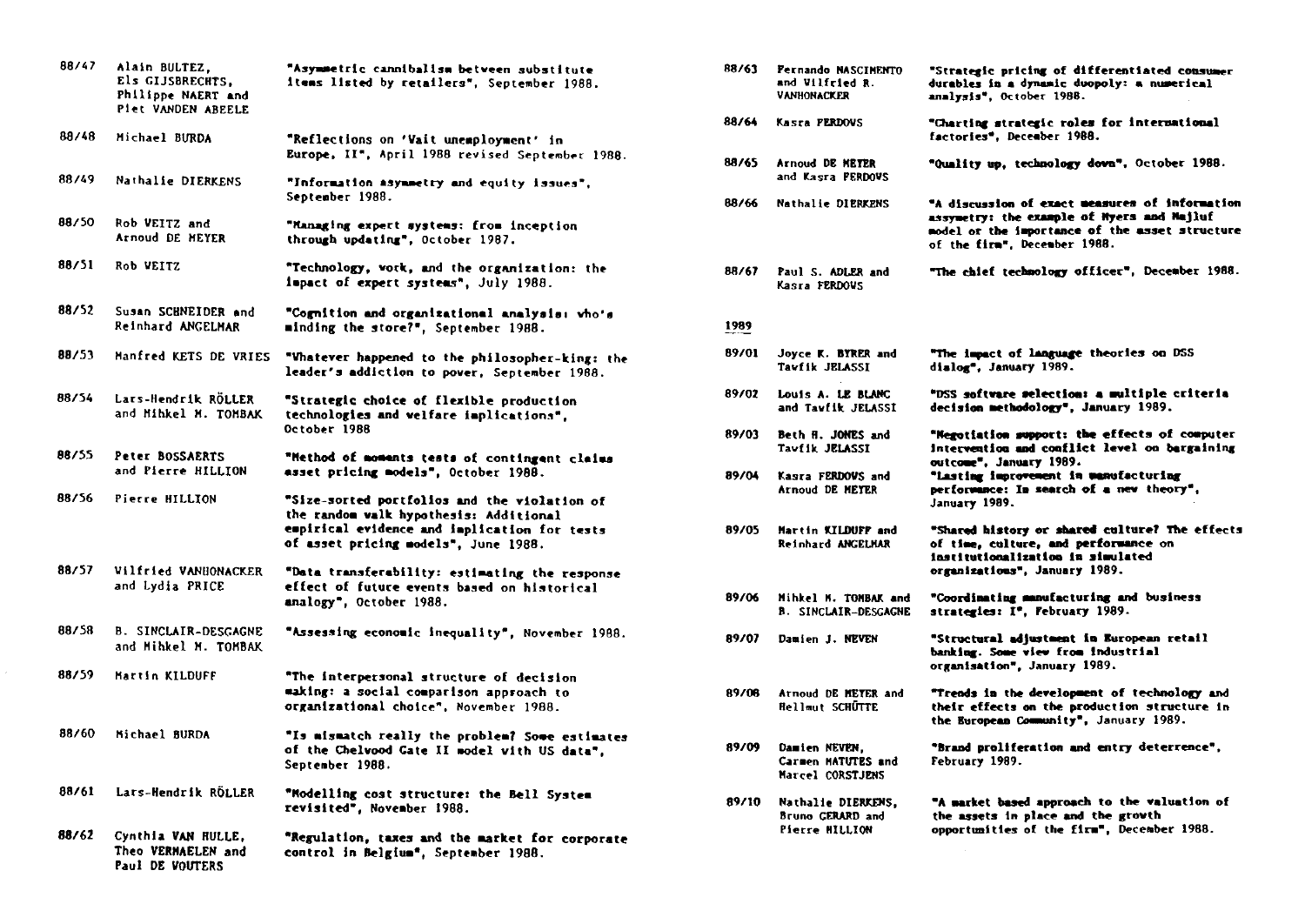| 89/11 | Manfred KETS DE VRIES<br>and Alain MOEL                                                            | "Understanding the leader-strategy interface:<br>application of the strategic relationship<br>interview method", February 1989. |
|-------|----------------------------------------------------------------------------------------------------|---------------------------------------------------------------------------------------------------------------------------------|
| 89/12 | <b>Vilfeled VANHONACKER</b>                                                                        | "Estimating dynamic response models when the<br>data are subject to different temporal<br>aggregation", January 1989.           |
| 89/13 | Hanfred KETS DE VRIES                                                                              | "The impostor syndrome: a disquieting<br>phenomenon in organizational life", February<br>1989.                                  |
| 89/14 | <b>Reinhard ANGELHAR</b>                                                                           | "Product innovation: a tool for competitive<br>advantage", March 1989.                                                          |
| 89/15 | <b>Reinhard ANGELHAR</b>                                                                           | "Evalunting a firm's product innovation<br>performance", March 1989.                                                            |
| 89/16 | Viltried VANHONACKER,<br>Donald LEHMANN and<br><b>Fareena SULTAN</b>                               | "Combining related and sparse data in linear<br>regression models", February 1989.                                              |
| 89/17 | Cilles AMADO,<br>Claude FAUCHEUX and<br>André LAURENT                                              | "Changement organisationnel et réalités<br>culturelles: contrastes franço-américains°,<br>March 1989.                           |
| 89/18 | Srinivasan BALAK-<br><b>bns WAHZIA</b><br>Mitchell KOZA                                            | "Information asymmetry, market failure and<br>joint-ventures: theory and evidence",<br><b>March 1989</b>                        |
| 89/19 | Viltried VANHONACKER,<br>Donald LEBMANN and<br>Fareena SULTAN                                      | "Combining related and sparse data in linear<br>regression models".<br><b>Revised March 1989</b>                                |
| 89/20 | Vilfrled VANHONACKER<br>and Russell VINER                                                          | "A rational random behavior model of choice",<br>Revised March 1989                                                             |
| 89/21 | Arnoud de MEYER and<br>Kasra FERDOVS                                                               | "Influence of manufacturing improvement<br>programmes on performance", April 1989                                               |
| 89/22 | Manfred KETS DE VRIES<br>and Sydney PERZOV                                                         | "What is the role of character in<br>psychoanalysis? April 1989                                                                 |
| 89/23 | Robert KORAJCZYK and<br>Claude VIALLET                                                             | "Bquity risk premia and the pricing of foreign<br>exchange risk" April 1989                                                     |
| 89/24 | <b>Martin KilDUFF and</b><br>Mitchel ABOLAFIA                                                      | "The social destruction of reality:<br>Organisational conflict as social drama"<br>April 1989                                   |
| 89/25 | Roger BETANCOURT and<br>David CAUTSCHI                                                             | "Two essential characteristics of retail<br>markets and their economic consequences"<br>March 1989                              |
| 89/26 | Charles BEAM,<br>Edmond MALINVAUD,<br>Peter BERNHOLZ,<br>Francesco GIAVAZZI<br>and Charles VYPLOSZ | "Macroeconomic policies for 1992:<br>the<br>transition and after", April 1989                                                   |

| 89/27 | David KRACKHARDT and<br>Martin KILDUPP               | "Friendship patterns and cultural attributions:<br>the control of organizational diversity",<br>April 1989                                                   |
|-------|------------------------------------------------------|--------------------------------------------------------------------------------------------------------------------------------------------------------------|
| 89/28 | Martin KILDUFF                                       | "The interpersonal structure of decision<br>making: a social comparison approach to<br>organizational choice", Revised April 1989                            |
| 89/29 | Robert GOGEL and<br>Jean-Claude LARRECHE             | "The battlefield for 1992: product strength<br>and geographic coverage", May 1989                                                                            |
| 89/30 | Lars-Bendrik ROLLER<br>and Mihkel M. TOMBAK          | "Competition and Investment in Flexible<br>Technologies", May 1989                                                                                           |
| 89/31 | Michael C. BURDA and<br>Stefan GERLACH               | "Durables and the US Trade Deficit", May 1989                                                                                                                |
| 89/32 | Peter HAUG and<br>Tavfik JELASSI                     | "Application and evaluation of a multi-criteria<br>decision support system for the dynanic<br>selection of U.S. manufacturing locations".<br><b>May 1989</b> |
| 89/33 | Bernard SINCLAIR-<br><b>DESCAGNE</b>                 | "Design flexibility in monopsonistic<br>industries", May 1989                                                                                                |
| 89/34 | Sumantra GHOSHAL and<br>Nittin NOHRIA                | "Requisite variety versus shared values:<br>managing corporate-division relationships in<br>the N-Form organisation", May 1989                               |
| 89/35 | Jean DERMINE and<br>Pierre HILLION                   | "Deposit rate ceilings and the market value of<br>banks: The case of France 1971-1981", May 1989                                                             |
| 89/36 | Martin KILDUPP                                       | "A dispositional approach to social networks:<br>the case of organizational choice", May 1989                                                                |
| 89/37 | <b>Manfred KETS DE VRIES</b>                         | "The organisational fool: balancing a leader's<br>hubris", May 1989                                                                                          |
| 89/38 | Manfrd KETS DE VRIES                                 | "The CBO blues", June 1989                                                                                                                                   |
| 89/39 | Robert KORAJCZYK and<br>Claude VIALLET               | "An empirical investigation of international<br>asset pricing", (Revised June 1989)                                                                          |
| 89/40 | <b>Balaji CHAKRAVARTHY</b>                           | "Management systems for innovation and<br>productivity", June 1989                                                                                           |
| 89/41 | <b>B. SINCLAIR-DESGAGNE</b><br>and Nathalie DIERKENS | "The strategic supply of precisions", June 1989                                                                                                              |
| 89/42 | Robert ANSON and<br>Tavfik JELASSI                   | "A development framework for computer-supported<br>conflict resolution", July 1989                                                                           |
| 89/43 | Michael BURDA                                        | "A note on firing costs and severance benefits<br>in equilibrium unemployment", June 1989                                                                    |
| 89/44 | <b>Balaji CHAKRAVARTHY</b><br>and Peter LORANGE      | "Strategic adaptation in multi-business firms",<br><b>June 1989</b>                                                                                          |
| 89/45 | Rob VEITZ and<br>Arnoud DE METER                     | "Hanaging expert systems: a framework and case<br>study", June 1989                                                                                          |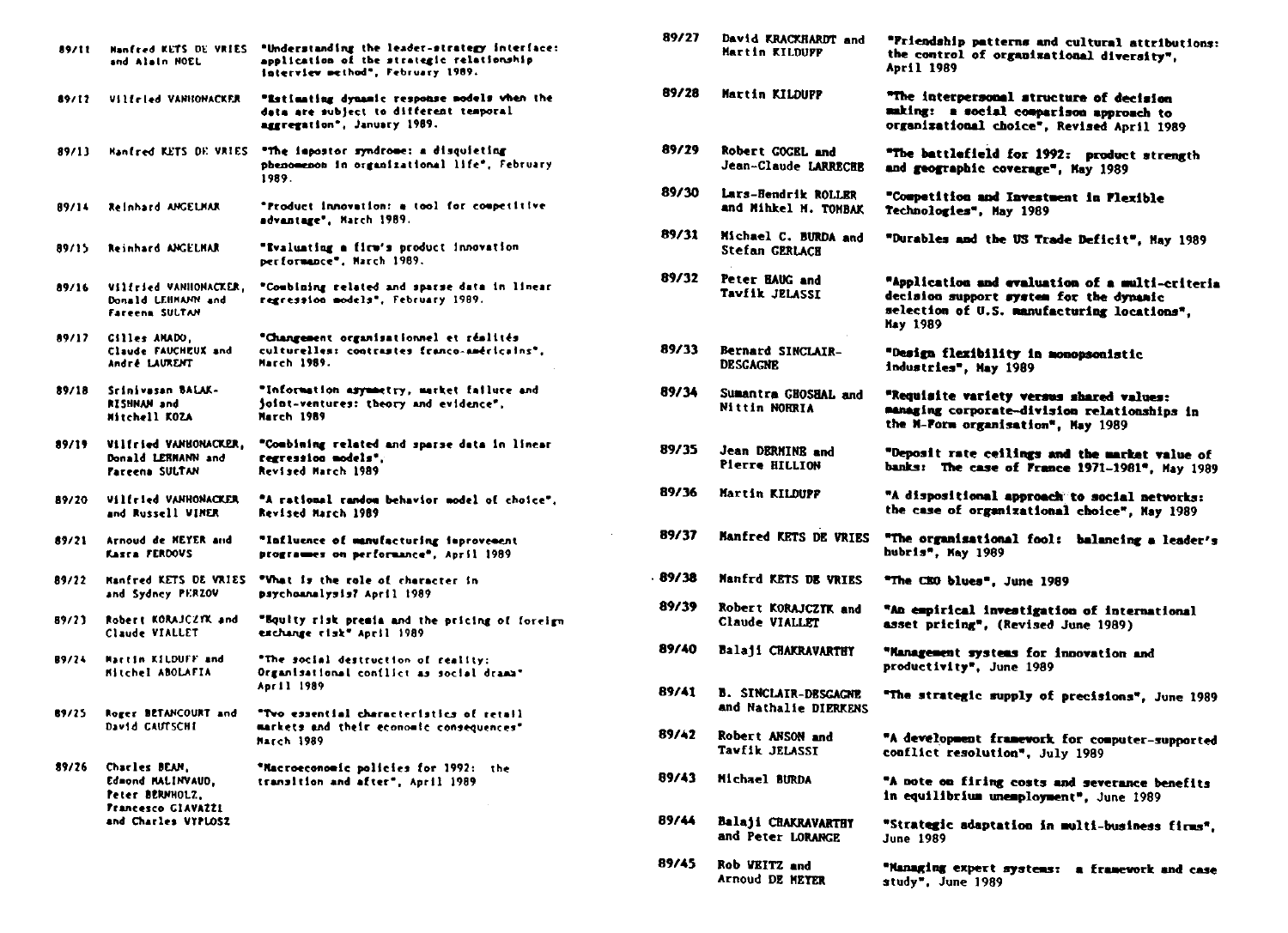| 89/46                      | Marcel CORSTJENS,                                        | "Entry Encouragement", July 1989                                                                                 |
|----------------------------|----------------------------------------------------------|------------------------------------------------------------------------------------------------------------------|
|                            | Carmen MATUTES and<br>Damien NEVEN                       |                                                                                                                  |
| 89/47                      | Manfred KETS DE VRIES<br>and Christine NEAD              | "The global dimension in leadership and<br>organization: issues and controversies",<br>April 1989                |
| 89/48                      | Damien NEVEN and<br>Lars-Hendrik ROLLER                  | "European integration and trade flovs",<br>August 1989                                                           |
| 89/49                      | Jean DERKINE                                             | "Home country control and mutual recognition",<br>July 1989                                                      |
| 89/50                      | Jean DERMINE                                             | "The specialization of financial institutions,<br>the EEC model", August 1989                                    |
| 89/51                      | Spyros MAKRIDAKIS                                        | "Sliding simulation: a new approach to time<br>series forecasting", July 1989                                    |
| 89/52                      | Arnoud DE HEYER                                          | "Shortening development cycle times: a<br>manufacturer's perspective", August 1989                               |
| 89/53                      | Spyros MAKRIDAKIS                                        | "Why combining vorks?", July 1989                                                                                |
| 89/54                      | S. BALAKRISENAN<br>and Mitchell KOZA                     | "Organisation costs and a theory of joint<br>ventures <sup>*</sup> , September 1989                              |
| 89/55                      | <b>H. SCHUTTE</b>                                        | "Euro-Japanese cooperation in information<br>technology", September 1989                                         |
| 89/56                      | Vilfried VANHONACKER<br>and Lydia PRICE                  | "On the practical usefulness of meta-analysis<br>results", September 1989                                        |
| 89/57                      | Taekvon KIM,<br>Lars-Bendrik ROLLER<br>and Hihkel TOHBAK | "Market growth and the diffusion of<br>multiproduct technologies", September 1939                                |
| 89/SB                      | Lars-Hendrik ROLLER<br>(EP, TM) and Mihkel TOMBAX        | "Strategic aspects of flexible production<br>technologies", October 1989                                         |
| 89/59<br>(OB)              | Daphna ZEVADI,<br>Alain NOEL and<br>Minkel TOMBAK        | Manfred KETS DE VRIES, "Locus of control and entrepreneurship:<br>three-country comparative study", October 1989 |
| 89/60<br>(T <sub>M</sub> ) | Enver YUCESAN and<br>Lee SCBRUBEN                        | "Simulation graphs for design and analysis of<br>discrete event simulation models", October 1989                 |
| 89/61<br>$(\lambda 11)$    | Susan SCHNEIDER and<br>Arnoud DE MEYER                   | "Interpreting and responding to strategic<br>issues: The impact of national culture",<br>October 1989            |
| 89/62<br>(T <sub>A</sub> ) | Arnoud DE HEYER                                          | "Technology strategy and international R & D<br>operations", October 1989                                        |
| 89/63<br>(TN)              | Enver TUCESAN and<br>Lee SCERUBEN                        | "Equivalence of simulations: A graph theoretic<br>approach", November 1989                                       |
|                            |                                                          |                                                                                                                  |

| 89/64<br>(TH)             | Enver YUCESAN and<br>Lee SCHRUBEN     | "Complexity of simulation models: A graph<br>theoretic approach", November 1989                                |
|---------------------------|---------------------------------------|----------------------------------------------------------------------------------------------------------------|
| 89/65<br>(TM,<br>AC, PIN) | Soumitra DUTTA and<br>Piero BONISSONE | "MARS: A mergers and acquisitions reasoning<br>system", November 1989                                          |
| 89/66<br>(TM, EP)         | B. SINCLAIR-DESGAGNE                  | "On the regulation of procurement bids",<br>November 1989                                                      |
| 89/67<br>(FIN)            | Peter BOSSAERTS and<br>Pierre HILLION | "Market microstructure effects of government<br>intervention in the foreign exchange market",<br>December 1989 |
|                           |                                       |                                                                                                                |